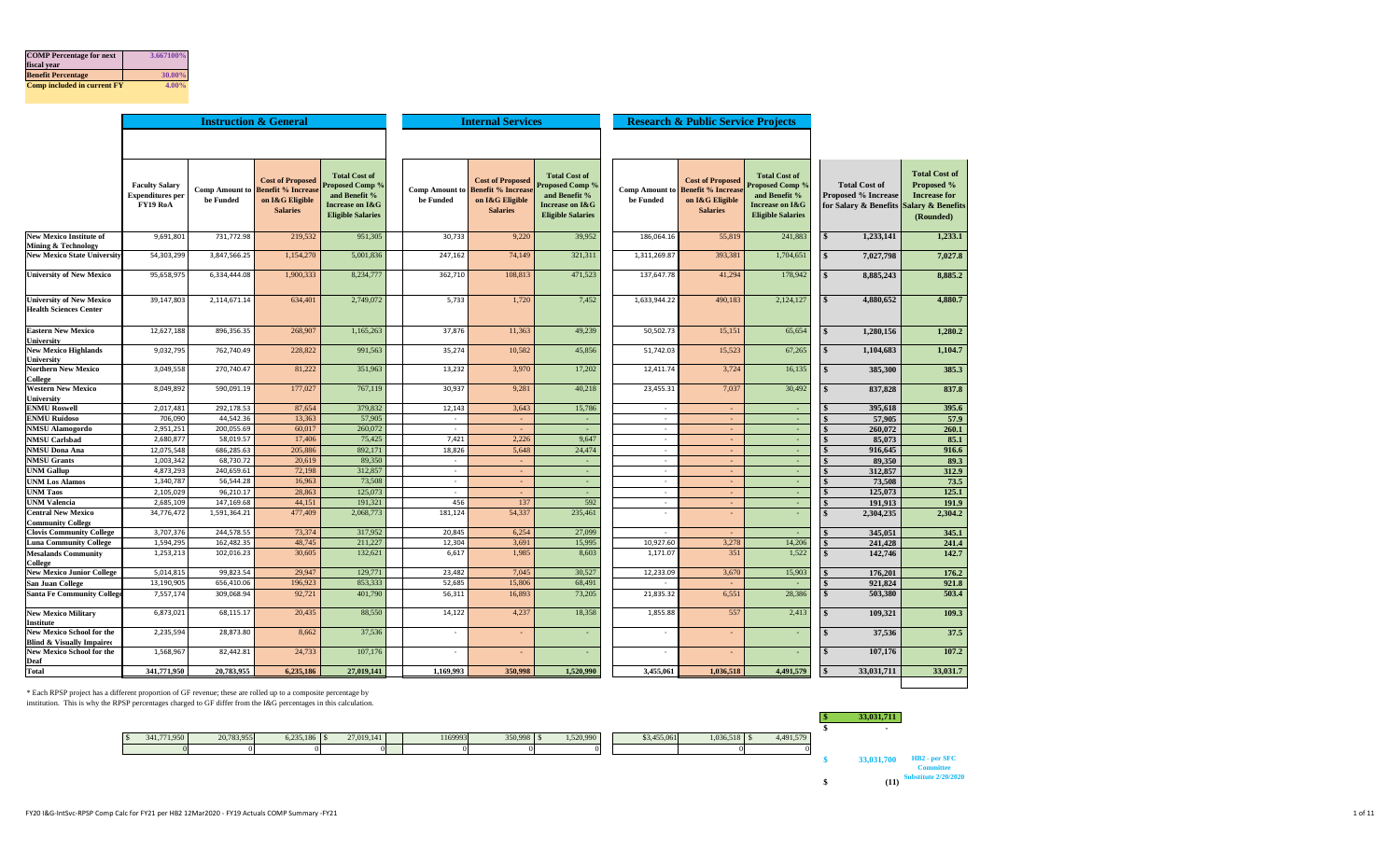$\sqrt{2}$ 

|                                                             |                      | Percentage              | Proposed COMP Current Year<br>Comp Increase | Employee<br>Benefits         | Employer<br><b>Portion ERB</b> |             |                                  |                   |                                  |                             |            |                                                         |             |            |                                                                  |             |            |                                                 |             |                |                                 |           |                                       |                                       |                   |
|-------------------------------------------------------------|----------------------|-------------------------|---------------------------------------------|------------------------------|--------------------------------|-------------|----------------------------------|-------------------|----------------------------------|-----------------------------|------------|---------------------------------------------------------|-------------|------------|------------------------------------------------------------------|-------------|------------|-------------------------------------------------|-------------|----------------|---------------------------------|-----------|---------------------------------------|---------------------------------------|-------------------|
|                                                             |                      | 3.67%                   |                                             | 4.00% 30.00%                 | 0.00%                          |             |                                  |                   |                                  |                             |            |                                                         |             |            |                                                                  |             |            |                                                 |             |                |                                 |           | <b>Employer</b>                       |                                       |                   |
|                                                             |                      |                         | FY19 Actuals Expenditures - Exhibits 10-14  |                              |                                |             | 2019 Actual Revenues - Exhibit 2 |                   |                                  |                             |            | I&G + Internal Srvs Salaries Covered by General<br>Fund |             |            | <b>Current Fiscal Year Comp Increase Included</b><br>$FY20 = 4%$ |             |            | <b>Proposed Comp Increase Applied</b><br>(FY21) |             |                | <b>Comp Amount to be Funded</b> |           | <b>Benefits Calc</b><br><b>Totals</b> | <b>Total Comp+</b><br><b>Benefits</b> | Total<br>Rounded  |
|                                                             | Faculty              | Staff                   | <b>Total Salaries</b>                       | Other I&G<br><b>Expenses</b> | <b>Total Check</b><br>Figure   | GF Approp.  | uition and Fees<br>Revenue       | <b>SF Revenue</b> | Total I&G<br>Revenue             | GF-T&F-TSF<br>% of Eligible | Faculty    | Staff                                                   | Total       | Faculty    | Staff                                                            | Total       |            |                                                 |             | Faculty        | Staff                           | Total     |                                       |                                       |                   |
| NM Institute of Mining & Technology I&G                     |                      |                         |                                             |                              |                                |             |                                  |                   |                                  | Revenue                     |            |                                                         |             |            |                                                                  |             |            |                                                 |             |                |                                 |           |                                       |                                       |                   |
| Instruction Exh 10                                          | 9,538,997<br>152,804 | 2,581,339<br>1,731,161  | 12,120,336<br>1,883,965                     | 5,597,697<br>2,710,424       | 17,718,033<br>4,594,389        |             |                                  |                   |                                  |                             |            |                                                         |             |            |                                                                  |             |            |                                                 |             |                |                                 |           |                                       |                                       |                   |
| Academic Support Exh 11<br>Student Services Exh 12          |                      | 1,301,388               | 1,301,388                                   | 1,041,949                    | 2,343,337                      |             |                                  |                   |                                  |                             |            |                                                         |             |            |                                                                  |             |            |                                                 |             |                |                                 |           |                                       |                                       |                   |
| Institutional Support Exh 13                                |                      | 5,562,197               | 5,562,197                                   | 2,664,782                    | 8,226,979                      |             |                                  |                   |                                  |                             |            |                                                         |             |            |                                                                  |             |            |                                                 |             |                |                                 |           |                                       |                                       |                   |
| Oper & Maint Exh 14                                         |                      | 3,000,236               | 3,000,236                                   | 4,405,618                    | 7,405,854                      |             |                                  |                   |                                  |                             |            |                                                         |             |            |                                                                  |             |            |                                                 |             |                |                                 |           |                                       |                                       |                   |
| Total                                                       | 9,691,801            | 14,176,321              | 23,868,122                                  |                              | 40,288,592                     | 26,650,200  | 13,363,119                       |                   | 0 49,776,581                     | 80.39%                      | 7,791,239  | 11,396,344                                              | 19,187,583  | 8,102,888  | 11,852,198                                                       | 19,955,087  | 8,400,029  | 12,286,830                                      | 20,686,860  | 297,141        | 434,632                         | 731,773   | 219,532                               | 951,305                               | 951.3             |
| Internal Services Exh. 18                                   |                      | 1,459,838               | 1,459,838                                   | (458, 915)                   | 1,000,923                      |             | % of expend charged to I&G       |                   |                                  | 55.20%                      |            | 805,831                                                 | 805,831     | $\circ$    | 838,064                                                          | 838,064     | $^{\circ}$ | 868,796                                         | 868,796     | $\overline{0}$ | 30,733                          | 30,733    | 9,220                                 | 39,952                                | 40.0              |
| Total NMIMT I&G                                             | 9,691,801            | 14,176,321              | 23,868,122                                  |                              |                                |             |                                  |                   |                                  |                             | 7,791,239  | 12,202,175                                              | 19,993,414  | 8,102,888  | 12,690,262                                                       | 20,793,150  | 8,400,029  | 13,155,627                                      | 21,555,656  | 297,141        | 465,365                         | 762,506   | 228,752                               | 991,257                               | 991.3             |
|                                                             |                      |                         |                                             |                              |                                |             |                                  |                   |                                  |                             |            |                                                         |             |            |                                                                  |             |            |                                                 |             |                |                                 |           |                                       |                                       |                   |
|                                                             |                      |                         |                                             |                              |                                |             |                                  |                   |                                  |                             |            |                                                         |             |            |                                                                  |             |            |                                                 |             |                |                                 |           |                                       |                                       |                   |
| <b>NM State University I&amp;G</b>                          |                      |                         |                                             |                              |                                |             |                                  |                   |                                  |                             |            |                                                         |             |            |                                                                  |             |            |                                                 |             |                |                                 |           |                                       |                                       |                   |
| Instruction Exh 10                                          | 52,815,322           | 15,949,378              | 68,764,700                                  | 34,028,214                   | 102,792,914                    |             |                                  |                   |                                  |                             |            |                                                         |             |            |                                                                  |             |            |                                                 |             |                |                                 |           |                                       |                                       |                   |
| Academic Support Exh 11                                     | 1,469,079            | 8,554,980               | 10,024,059                                  | 9,894,475                    | 19,918,534                     |             |                                  |                   |                                  |                             |            |                                                         |             |            |                                                                  |             |            |                                                 |             |                |                                 |           |                                       |                                       |                   |
| Student Services Exh 12                                     | 16,048               | 6,920,932               | 6,936,980                                   | 4,706,169                    | 11,643,149                     |             |                                  |                   |                                  |                             |            |                                                         |             |            |                                                                  |             |            |                                                 |             |                |                                 |           |                                       |                                       |                   |
| Institutional Support Exh 13                                | 2,850                | 16,765,012              | 16,767,862                                  | 5,812,387                    | 22,580,249                     |             |                                  |                   |                                  |                             |            |                                                         |             |            |                                                                  |             |            |                                                 |             |                |                                 |           |                                       |                                       |                   |
| Oper & Maint Exh 14                                         |                      | 8,479,662               | 8,479,662                                   | 9,386,466                    | 17,866,128                     |             |                                  |                   |                                  |                             |            |                                                         |             |            |                                                                  |             |            |                                                 |             |                |                                 |           |                                       |                                       |                   |
| Total                                                       | 54,303,299           | 56,669,964              | 110,973,263                                 |                              | 174,800,974                    | 114,344,700 | 85,578,931                       |                   | 0 219,917,645                    | 90.91%                      | 49,367,129 | 51,518,664                                              | 100,885,793 | 51,341,814 | 53,579,411                                                       | 104,921,225 | 53,224,570 | 55,544,221                                      | 108,768,791 | 1.882.756      | 1,964,811                       | 3,847,566 | 1,154,270                             | 5,001,836                             | 5,001.8           |
| Internal Services Exh. 18                                   | $\Omega$             | 10,205,921              | 10,205,921                                  | (9,694,568)                  | 511,353                        |             | % of expend charged to I&G       |                   |                                  | 63.50%                      | $\Omega$   | 6,480,760                                               | 6,480,760   | $\Omega$   | 6,739,990                                                        | 6,739,990   | $^{\circ}$ | 6,987,152                                       | 6,987,152   | $\mathbf{0}$   | 247,162                         | 247,162   | 74,149                                | 321,311                               | 321.3             |
| Total NMSU I&G                                              | 54,303,299           |                         | 56,669,964 110,973,263                      |                              |                                |             |                                  |                   |                                  |                             | 49,367,129 | 57,999,424                                              | 107,366,553 | 51,341,814 | 60,319,401                                                       | 111,661,215 | 53,224,570 | 62,531,374                                      | 115,755,944 | 1,882,756      | 2,211,973                       | 4,094,728 | 1,228,419                             |                                       | 5,323,147 5,323.1 |
|                                                             |                      |                         |                                             |                              |                                |             |                                  |                   |                                  |                             |            |                                                         |             |            |                                                                  |             |            |                                                 |             |                |                                 |           |                                       |                                       |                   |
|                                                             |                      |                         |                                             |                              |                                |             |                                  |                   |                                  |                             |            |                                                         |             |            |                                                                  |             |            |                                                 |             |                |                                 |           |                                       |                                       |                   |
| University of NM I&G                                        |                      |                         |                                             |                              |                                |             |                                  |                   |                                  |                             |            |                                                         |             |            |                                                                  |             |            |                                                 |             |                |                                 |           |                                       |                                       |                   |
| Instruction Exh 10                                          | 86,411,086           | 31,849,015              | 118,260,101                                 | 54,680,083                   | 172,940,184                    |             |                                  |                   |                                  |                             |            |                                                         |             |            |                                                                  |             |            |                                                 |             |                |                                 |           |                                       |                                       |                   |
| Academic Support Exh 11                                     | 7,430,472            | 16,608,823              | 24,039,295                                  | 16,778,404                   | 40,817,699                     |             |                                  |                   |                                  |                             |            |                                                         |             |            |                                                                  |             |            |                                                 |             |                |                                 |           |                                       |                                       |                   |
| Student Services Exh 12                                     | 147,998<br>1,636,669 | 9,713,485<br>24,614,772 | 9,861,483<br>26,251,441                     | 8,727,184<br>14,806,720      | 18,588,667<br>41,058,161       |             |                                  |                   |                                  |                             |            |                                                         |             |            |                                                                  |             |            |                                                 |             |                |                                 |           |                                       |                                       |                   |
| Institutional Support Exh 13<br>Oper & Maint Exh 14         | 32,750               | 9,379,667               | 9,412,417                                   | 21,196,007                   | 30,608,424                     |             |                                  |                   |                                  |                             |            |                                                         |             |            |                                                                  |             |            |                                                 |             |                |                                 |           |                                       |                                       |                   |
| Total                                                       | 95,658,975           | 92,165,762              | 187,824,737                                 |                              | 304,013,135                    | 183,720,200 | 137,288,887                      |                   | 0 363,025,067                    | 88.43%                      | 84,591,232 | 81,502,183                                              | 166,093,415 | 87,974,881 | 84,762,271                                                       | 172,737,152 | 91,201,008 | 87,870,588                                      | 179,071,596 | 3,226,127      | 3,108,317                       | 6,334,444 | 1,900,333                             |                                       | 8,234,777 8,234.8 |
| Internal Services Exh. 18                                   | 1,942,264            | 23,589,297              |                                             | 25,531,562 (22,961,684)      | 2,569,878                      |             | % of expend charged to I&G       |                   |                                  | 37.25%                      | 723,493    | 8,787,013                                               | 9,510,507   | 752,433    | 9,138,494                                                        | 9,890,92    | 780,026    | 9,473,612                                       | 10,253,63   | 27,592         | 335,118                         | 362,710   | 108,813                               | 471,523                               | 471.5             |
|                                                             |                      |                         |                                             |                              |                                |             |                                  |                   |                                  |                             |            |                                                         |             |            |                                                                  |             |            |                                                 |             |                |                                 |           |                                       |                                       |                   |
| Total UNM I&G                                               | 95,658,975           |                         | 92,165,762 187,824,737                      |                              |                                |             |                                  |                   |                                  |                             | 85,314,725 | 90,289,197                                              | 175,603,922 | 88,727,314 | 93,900,764                                                       | 182,628,079 | 91,981,033 | 97,344,199                                      | 189,325,233 | 3,253,719      | 3,443,435                       | 6,697,154 | 2,009,146                             | 8,706,301                             | 8,706.3           |
|                                                             |                      |                         |                                             |                              |                                |             |                                  |                   |                                  |                             |            |                                                         |             |            |                                                                  |             |            |                                                 |             |                |                                 |           |                                       |                                       |                   |
|                                                             |                      |                         |                                             |                              |                                |             |                                  |                   |                                  |                             |            |                                                         |             |            |                                                                  |             |            |                                                 |             |                |                                 |           |                                       |                                       |                   |
| <b>Health Sciences Center I&amp;G</b><br>Instruction Exh 10 | 33,891,509           | 17,080,373              | 50,971,882                                  | 22,062,337                   | 73,034,219                     |             |                                  |                   |                                  |                             |            |                                                         |             |            |                                                                  |             |            |                                                 |             |                |                                 |           |                                       |                                       |                   |
| Academic Support Exh 11                                     | 1,935,846            | 3,517,942               | 5,453,788                                   | 3,923,085                    | 9,376,873                      |             |                                  |                   |                                  |                             |            |                                                         |             |            |                                                                  |             |            |                                                 |             |                |                                 |           |                                       |                                       |                   |
| Student Services Exh 12                                     | 2,567,535            | 2,378,536               | 4,946,071                                   | 2,449,006                    | 7,395,077                      |             |                                  |                   |                                  |                             |            |                                                         |             |            |                                                                  |             |            |                                                 |             |                |                                 |           |                                       |                                       |                   |
| Institutional Support Exh 13                                | 752,913              | 9,215,582               | 9,968,495                                   | 5,386,347                    | 15,354,842                     |             |                                  |                   |                                  |                             |            |                                                         |             |            |                                                                  |             |            |                                                 |             |                |                                 |           |                                       |                                       |                   |
| Oper & Maint Exh 14                                         |                      | 2,149,638               | 2,149,638                                   | 6,393,451                    | 8,543,089                      |             |                                  |                   |                                  |                             |            |                                                         |             |            |                                                                  |             |            |                                                 |             |                |                                 |           |                                       |                                       |                   |
| Total                                                       | 39,147,803           | 34, 342, 071            | 73,489,874                                  |                              | 113,704,100                    | 60,769,200  |                                  |                   | 30,663,492 1,042,539 122,565,924 | 75.45%                      | 29,537,017 | 25,911,093                                              | 55,448,110  | 30,718,498 | 26,947,536                                                       | 57,666,034  | 31,844,976 | 27,935,729                                      | 59,780,705  | 1,126,478      | 988,193                         | 2,114,671 | 634,401                               |                                       | 2,749,072 2,749.1 |
| Internal Services Exh. 18                                   | 317,640              | 1,020,855               | 1,338,495                                   | (615, 399)                   | 723,096                        |             | % of expend charged to I&G       |                   |                                  | 11.23%                      | 35,671     | 114,642                                                 | 150,313     | 37,098     | 119,228                                                          | 156,326     | 38,458     | 123,600                                         | 162,058     | 1,360          | 4,372                           | 5,733     | 1,720                                 | 7,452                                 | 7.5               |
| Total HSC I&G                                               | 39,147,803           | 34,342,071              | 73,489,874                                  |                              |                                |             |                                  |                   |                                  |                             | 29,572,688 | 26,025,735                                              | 55,598,423  | 30,755,596 | 27,066,764                                                       | 57,822,360  | 31,883,434 | 28,059,329                                      | 59,942,764  | 1,127,838      | 992,565                         | 2,120,404 | 636,121                               |                                       | 2,756,525 2,756.5 |
|                                                             |                      |                         |                                             |                              |                                |             |                                  |                   |                                  |                             |            |                                                         |             |            |                                                                  |             |            |                                                 |             |                |                                 |           |                                       |                                       |                   |
|                                                             |                      |                         |                                             |                              |                                |             |                                  |                   |                                  |                             |            |                                                         |             |            |                                                                  |             |            |                                                 |             |                |                                 |           |                                       |                                       |                   |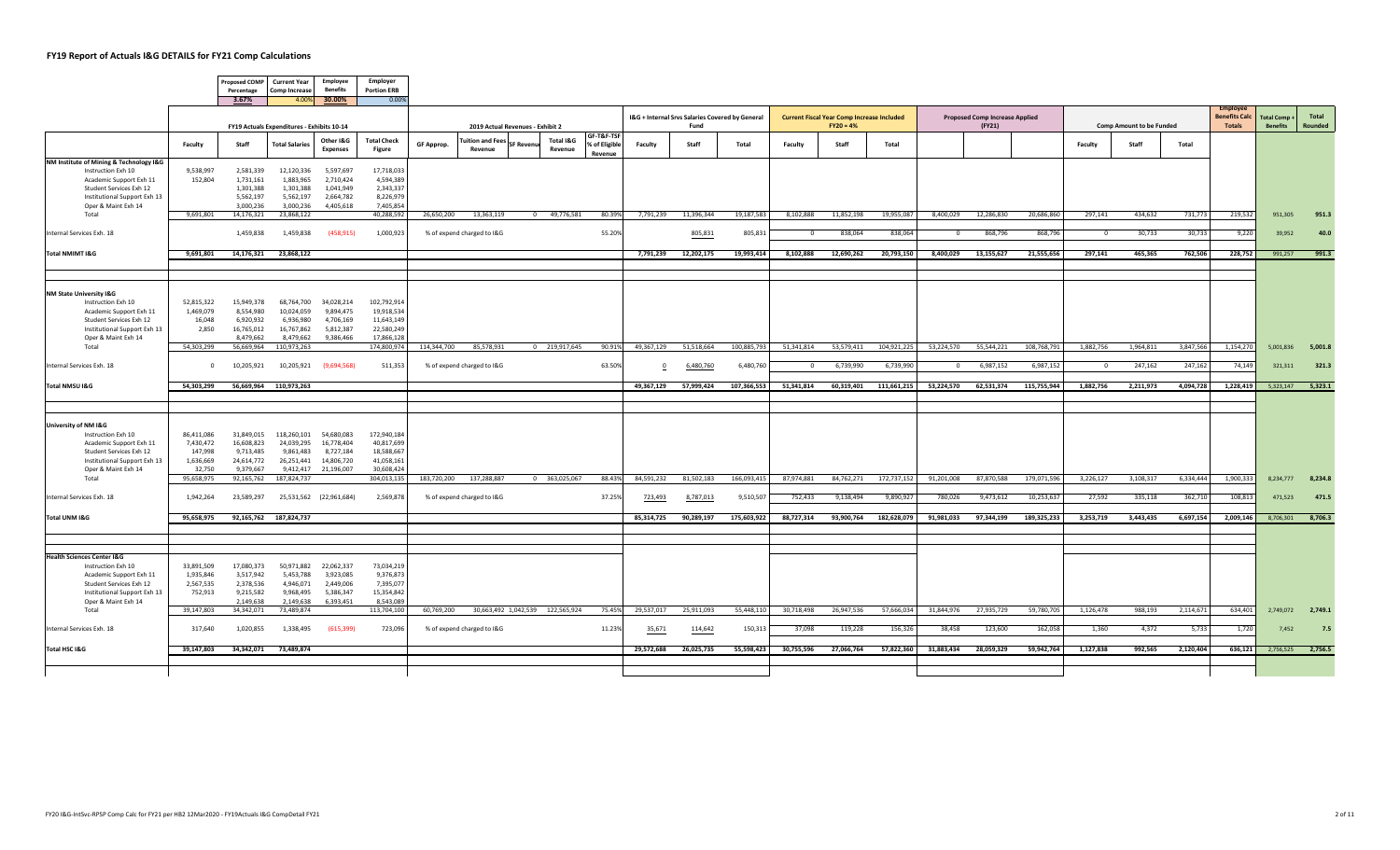|                                                           |                    | Percentage              | Proposed COMP Current Year<br><b>Comp Increase</b> | Employee<br><b>Benefits</b>  | Employer<br><b>Portion ERB</b> |                   |                                    |                  |                      |                                        |            |                                                         |            |                |                                                                  |            |                |                                                 |            |                |                                 |         |                                                  |                                |                   |
|-----------------------------------------------------------|--------------------|-------------------------|----------------------------------------------------|------------------------------|--------------------------------|-------------------|------------------------------------|------------------|----------------------|----------------------------------------|------------|---------------------------------------------------------|------------|----------------|------------------------------------------------------------------|------------|----------------|-------------------------------------------------|------------|----------------|---------------------------------|---------|--------------------------------------------------|--------------------------------|-------------------|
|                                                           |                    | 3.67%                   |                                                    | 4.00% 30.00%                 | 0.00%                          |                   |                                    |                  |                      |                                        |            |                                                         |            |                |                                                                  |            |                |                                                 |            |                |                                 |         |                                                  |                                |                   |
|                                                           |                    |                         | FY19 Actuals Expenditures - Exhibits 10-14         |                              |                                |                   | 2019 Actual Revenues - Exhibit 2   |                  |                      |                                        |            | I&G + Internal Srvs Salaries Covered by General<br>Fund |            |                | <b>Current Fiscal Year Comp Increase Included</b><br>$FY20 = 4%$ |            |                | <b>Proposed Comp Increase Applied</b><br>(FY21) |            |                | <b>Comp Amount to be Funded</b> |         | Employe<br><b>Benefits Calc</b><br><b>Totals</b> | Total Comp+<br><b>Benefits</b> | Total<br>Rounded  |
|                                                           | Faculty            | Staff                   | <b>Total Salaries</b>                              | Other I&G<br><b>Expenses</b> | <b>Total Check</b><br>Figure   | <b>GF Approp.</b> | <b>Fuition and Fees</b><br>Revenue | <b>SF Revenu</b> | Total I&G<br>Revenue | GF-T&F-TSF<br>% of Eligible<br>Revenue | Faculty    | Staff                                                   | Total      | Faculty        | Staff                                                            | Total      |                |                                                 |            | Faculty        | Staff                           | Total   |                                                  |                                |                   |
| Eastern NM University I&G                                 |                    |                         |                                                    |                              |                                |                   |                                    |                  |                      |                                        |            |                                                         |            |                |                                                                  |            |                |                                                 |            |                |                                 |         |                                                  |                                |                   |
| Instruction Exhibit 10                                    | 12,565,650         | 2,274,278               | 14,839,928                                         | 7,992,737                    | 22,832,665                     |                   |                                    |                  |                      |                                        |            |                                                         |            |                |                                                                  |            |                |                                                 |            |                |                                 |         |                                                  |                                |                   |
| Academic Support Exh. 11                                  | 60,038             | 1,753,895               | 1,813,933                                          | 1,668,807                    | 3,482,740                      |                   |                                    |                  |                      |                                        |            |                                                         |            |                |                                                                  |            |                |                                                 |            |                |                                 |         |                                                  |                                |                   |
| Student Services Exh. 12<br>Institutional Support Exh. 13 | 1,500              | 1,793,583<br>3,920,939  | 1,793,583<br>3,922,439                             | 1,594,991<br>3,411,994       | 3,388,574<br>7,334,433         |                   |                                    |                  |                      |                                        |            |                                                         |            |                |                                                                  |            |                |                                                 |            |                |                                 |         |                                                  |                                |                   |
| Oper & Maint Exh. 14                                      |                    | 1,750,674               | 1,750,674                                          | 3,556,382                    | 5,307,056                      |                   |                                    |                  |                      |                                        |            |                                                         |            |                |                                                                  |            |                |                                                 |            |                |                                 |         |                                                  |                                |                   |
| Total                                                     | 12,627,188         | 11,493,369              | 24,120,557                                         |                              | 42,345,468                     | 27,786,500        | 19,309,839                         |                  | 0 48,332,226         | 97.44%                                 | 12,303,932 | 11,199,139                                              | 23,503,071 | 12,796,089     | 11,647,104                                                       | 24,443,194 | 13,265,335     | 12,074,215                                      | 25,339,550 | 469,245        | 427,111                         | 896,356 | 268,907                                          | 1,165,263                      | 1,165.3           |
| Internal Services Exh. 18                                 |                    | 1,271,784               |                                                    | 1,271,784 (1,379,325)        | (107, 541)                     |                   | % of expend charged to I&G         |                  |                      | 78.09%                                 | $^{\circ}$ | 993,136                                                 | 993,136    | $\mathbf{0}$   | 1,032,862                                                        | 1,032,862  | $\overline{0}$ | 1,070,738                                       | 1,070,738  | $\overline{0}$ | 37,876                          | 37,876  | 11,363                                           | 49,239                         | 49.2              |
| Total ENMU I&G                                            | 12,627,188         | 11,493,369              | 24,120,557                                         |                              |                                |                   |                                    |                  |                      |                                        | 12,303,932 | 12,192,275                                              | 24,496,207 | 12,796,089     | 12,679,966                                                       | 25,476,055 | 13,265,335     | 13,144,953                                      | 26,410,288 | 469,245        | 464,987                         | 934,232 | 280,270                                          | 1,214,502                      | 1,214.5           |
|                                                           |                    |                         |                                                    |                              |                                |                   |                                    |                  |                      |                                        |            |                                                         |            |                |                                                                  |            |                |                                                 |            |                |                                 |         |                                                  |                                |                   |
|                                                           |                    |                         |                                                    |                              |                                |                   |                                    |                  |                      |                                        |            |                                                         |            |                |                                                                  |            |                |                                                 |            |                |                                 |         |                                                  |                                |                   |
|                                                           |                    |                         |                                                    |                              |                                |                   |                                    |                  |                      |                                        |            |                                                         |            |                |                                                                  |            |                |                                                 |            |                |                                 |         |                                                  |                                |                   |
| NM Highlands University I&G                               |                    |                         |                                                    |                              |                                |                   |                                    |                  |                      |                                        |            |                                                         |            |                |                                                                  |            |                |                                                 |            |                |                                 |         |                                                  |                                |                   |
| Instruction Exhibit 10<br>Academic Support Exh. 11        | 9,032,795          | 2,905,698<br>1,383,983  | 11,938,493<br>1,383,983                            | 7,881,058<br>746,189         | 19,819,551<br>2,130,172        |                   |                                    |                  |                      |                                        |            |                                                         |            |                |                                                                  |            |                |                                                 |            |                |                                 |         |                                                  |                                |                   |
| Student Services Exh. 12                                  |                    | 2,144,029               | 2,144,029                                          | 1,770,891                    | 3,914,920                      |                   |                                    |                  |                      |                                        |            |                                                         |            |                |                                                                  |            |                |                                                 |            |                |                                 |         |                                                  |                                |                   |
| Institutional Support Exh. 13                             |                    | 3,291,269               | 3,291,269                                          | 2,703,771<br>2,646,062       | 5,995,040<br>4,438,609         |                   |                                    |                  |                      |                                        |            |                                                         |            |                |                                                                  |            |                |                                                 |            |                |                                 |         |                                                  |                                |                   |
| Oper & Maint Exh. 14<br>Total                             | 9,032,795          | 1,792,547<br>11,517,526 | 1,792,547<br>20,550,321                            |                              | 36,298,292                     | 27,129,270        | 13,353,709                         |                  | 0 41,597,756         | 97.32%                                 | 8,790,716  | 11,208,856                                              | 19,999,572 | 9,142,345      | 11,657,211                                                       | 20,799,555 | 9,477,604      | 12,084,692                                      | 21,562,296 | 335,259        | 427,482                         | 762,740 | 228,822                                          | 991,563                        | 991.6             |
|                                                           |                    |                         |                                                    |                              |                                |                   |                                    |                  |                      |                                        |            |                                                         |            |                |                                                                  |            |                |                                                 |            |                |                                 |         |                                                  |                                |                   |
| Internal Services Exh. 18                                 |                    | 1,068,760               | 1,068,760                                          | 1,301,940                    | 2,370,700                      |                   | % of expend charged to I&G         |                  |                      | 86.549                                 |            | 924,905                                                 | 924,905    | $\overline{0}$ | 961,901                                                          | 961,901    | $\circ$        | 997,175                                         | 997,175    | $\overline{0}$ | 35,274                          | 35,274  | 10,582                                           | 45,856                         | 45.9              |
| Total NMHU I&G                                            | 9,032,795          |                         | 11,517,526 20,550,321                              |                              |                                |                   |                                    |                  |                      |                                        | 8,790,716  | 12,133,761                                              | 20,924,477 | 9,142,345      | 12,619,112                                                       | 21,761,456 | 9,477,604      | 13,081,867                                      | 22,559,471 | 335,259        | 462,755                         | 798,014 | 239,404                                          |                                | 1,037,419 1,037.4 |
|                                                           |                    |                         |                                                    |                              |                                |                   |                                    |                  |                      |                                        |            |                                                         |            |                |                                                                  |            |                |                                                 |            |                |                                 |         |                                                  |                                |                   |
|                                                           |                    |                         |                                                    |                              |                                |                   |                                    |                  |                      |                                        |            |                                                         |            |                |                                                                  |            |                |                                                 |            |                |                                 |         |                                                  |                                |                   |
|                                                           |                    |                         |                                                    |                              |                                |                   |                                    |                  |                      |                                        |            |                                                         |            |                |                                                                  |            |                |                                                 |            |                |                                 |         |                                                  |                                |                   |
| Northern NM College I&G                                   |                    |                         |                                                    |                              |                                |                   |                                    |                  |                      |                                        |            |                                                         |            |                |                                                                  |            |                |                                                 |            |                |                                 |         |                                                  |                                |                   |
| Instruction Exhibit 10<br>Academic Support Exh. 11        | 3,042,651<br>6,657 | 307,909<br>723,372      | 3,350,560<br>730,029                               | 1,865,088<br>464,684         | 5,215,648<br>1,194,713         |                   |                                    |                  |                      |                                        |            |                                                         |            |                |                                                                  |            |                |                                                 |            |                |                                 |         |                                                  |                                |                   |
| Student Services Exh. 12                                  |                    | 772,324                 | 772,324                                            | 428,311                      | 1,200,635                      |                   |                                    |                  |                      |                                        |            |                                                         |            |                |                                                                  |            |                |                                                 |            |                |                                 |         |                                                  |                                |                   |
| Institutional Support Exh. 13<br>Oper & Maint Exh. 14     | 250                | 1,838,097<br>600,234    | 1,838,347<br>600,234                               | 2,033,208<br>1,327,386       | 3,871,555<br>1,927,620         |                   |                                    |                  |                      |                                        |            |                                                         |            |                |                                                                  |            |                |                                                 |            |                |                                 |         |                                                  |                                |                   |
| Total                                                     | 3,049,558          | 4,241,936               | 7,291,494                                          |                              | 13,410,171                     | 10,132,700        | 3,543,415                          |                  | 14,047,560           | 97.36%                                 | 2,969,050  | 4,129,949                                               | 7,098,999  | 3,087,812      | 4,295,147                                                        | 7,382,959  | 3,201,045      | 4,452,654                                       | 7,653,699  | 113,233        | 157,507                         | 270,740 | 81,222                                           | 351,963                        | 352.0             |
| Internal Services Exh. 18                                 |                    | 381,269                 | 381,269                                            | (461,951)                    | (80, 682)                      |                   | % of expend charged to I&G         |                  |                      | 91.00%                                 |            | 346,955                                                 | 346,955    | $\Omega$       | 360,833                                                          | 360,833    | $^{\circ}$     | 374,065                                         | 374,065    | $\Omega$       | 13,232                          | 13,232  | 3,970                                            | 17,202                         | 17.2              |
|                                                           |                    |                         |                                                    |                              |                                |                   |                                    |                  |                      |                                        |            |                                                         |            |                |                                                                  |            |                |                                                 |            |                |                                 |         |                                                  |                                |                   |
| <b>Total NNMCC I&amp;G</b>                                | 3,049,558          | 4,241,936               | 7,291,494                                          |                              |                                |                   |                                    |                  |                      |                                        | 2,969,050  | 4,476,904                                               | 7,445,953  | 3,087,812      | 4,655,980                                                        | 7,743,791  | 3,201,045      | 4,826,719                                       | 8,027,764  | 113,233        | 170,739                         | 283,973 | 85,192                                           | 369,164                        | 369.2             |
|                                                           |                    |                         |                                                    |                              |                                |                   |                                    |                  |                      |                                        |            |                                                         |            |                |                                                                  |            |                |                                                 |            |                |                                 |         |                                                  |                                |                   |
|                                                           |                    |                         |                                                    |                              |                                |                   |                                    |                  |                      |                                        |            |                                                         |            |                |                                                                  |            |                |                                                 |            |                |                                 |         |                                                  |                                |                   |
| <b>Western NM University I&amp;G</b>                      |                    |                         |                                                    |                              |                                |                   |                                    |                  |                      |                                        |            |                                                         |            |                |                                                                  |            |                |                                                 |            |                |                                 |         |                                                  |                                |                   |
| Instruction Exhibit 10                                    | 8,035,767          | 1,331,981               | 9,367,748                                          | 5,230,107                    | 14,597,855                     |                   |                                    |                  |                      |                                        |            |                                                         |            |                |                                                                  |            |                |                                                 |            |                |                                 |         |                                                  |                                |                   |
| Academic Support Exh. 11                                  | 5,700              | 863,016                 | 868,716                                            | 684,631                      | 1,553,347                      |                   |                                    |                  |                      |                                        |            |                                                         |            |                |                                                                  |            |                |                                                 |            |                |                                 |         |                                                  |                                |                   |
| Student Services Exh. 12<br>Institutional Support Exh. 13 | 3,000<br>5,425     | 1,679,011<br>3,040,034  | 1,682,011<br>3,045,459                             | 872,435<br>3,670,237         | 2,554,446<br>6,715,696         |                   |                                    |                  |                      |                                        |            |                                                         |            |                |                                                                  |            |                |                                                 |            |                |                                 |         |                                                  |                                |                   |
| Oper & Maint Exh. 14                                      |                    | 1,210,633               | 1,210,633                                          | 1,638,447                    | 2,849,080                      |                   |                                    |                  |                      |                                        |            |                                                         |            |                |                                                                  |            |                |                                                 |            |                |                                 |         |                                                  |                                |                   |
| Total                                                     | 8,049,892          | 8,124,675               | 16,174,567                                         |                              | 28,270,424                     | 17,840,327        | 13,229,924                         |                  | $0$ 32,479,103       | 95.66%                                 | 7,700,527  | 7,772,064                                               | 15,472,591 | 8,008,548      | 8,082,947                                                        | 16,091,494 | 8,302,229      | 8,379,356                                       | 16,681,586 | 293,681        | 296,410                         | 590,091 | 177,027                                          | 767,119                        | 767.1             |
| Internal Services Exh. 18                                 |                    | 923,897                 | 923,897                                            | (655, 540)                   | 268,357                        |                   | % of expend charged to I&G         |                  |                      | 87.80%                                 |            | 811,182                                                 | 811,182    | $\overline{0}$ | 843,629                                                          | 843,629    | $\circ$        | 874,566                                         | 874,566    | $\overline{0}$ | 30,937                          | 30,937  | 9,281                                            | 40,218                         | 40.2              |
| Total WNMU I&G                                            | 8,049,892          | 8,124,675               | 16,174,567                                         |                              |                                |                   |                                    |                  |                      |                                        | 7,700,527  | 8,583,246                                               | 16,283,772 | 8,008,548      | 8,926,575                                                        | 16,935,123 | 8,302,229      | 9,253,922                                       | 17,556,151 | 293,681        | 327,346                         | 621,028 | 186,308                                          | 807,336                        | 807.3             |
|                                                           |                    |                         |                                                    |                              |                                |                   |                                    |                  |                      |                                        |            |                                                         |            |                |                                                                  |            |                |                                                 |            |                |                                 |         |                                                  |                                |                   |
|                                                           |                    |                         |                                                    |                              |                                |                   |                                    |                  |                      |                                        |            |                                                         |            |                |                                                                  |            |                |                                                 |            |                |                                 |         |                                                  |                                |                   |
|                                                           |                    |                         |                                                    |                              |                                |                   |                                    |                  |                      |                                        |            |                                                         |            |                |                                                                  |            |                |                                                 |            |                |                                 |         |                                                  |                                |                   |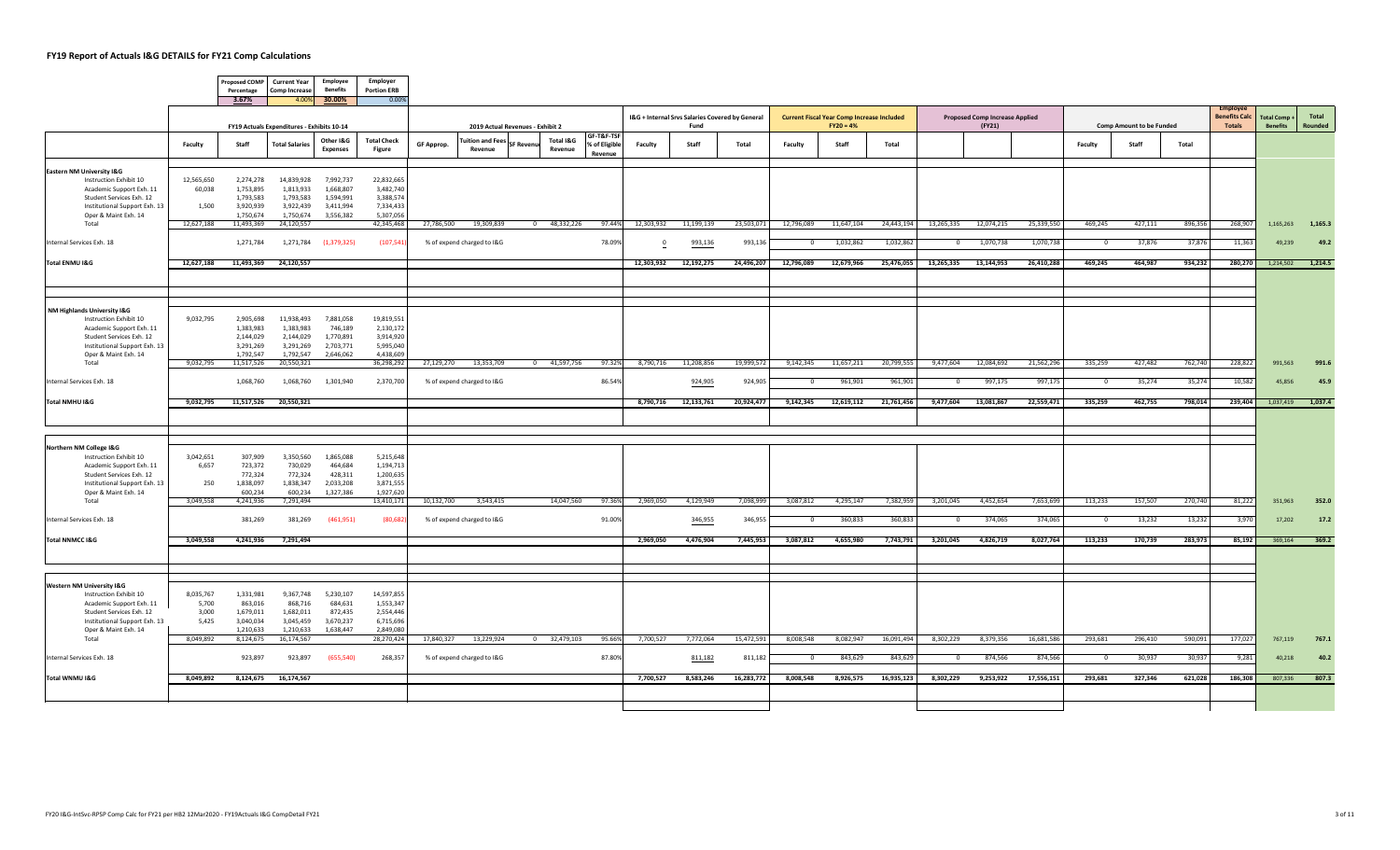|                                                           |             | <b>Proposed COMP</b><br>Percentage | <b>Current Year</b><br><b>Comp Increase</b> | <b>Employee</b><br><b>Benefits</b> | Employer<br><b>Portion ERB</b> |            |                                    |                                  |                      |                          |           |                                                 |           |                |                                                   |           |              |                                       |           |              |                                 |         |                                        |                     |         |
|-----------------------------------------------------------|-------------|------------------------------------|---------------------------------------------|------------------------------------|--------------------------------|------------|------------------------------------|----------------------------------|----------------------|--------------------------|-----------|-------------------------------------------------|-----------|----------------|---------------------------------------------------|-----------|--------------|---------------------------------------|-----------|--------------|---------------------------------|---------|----------------------------------------|---------------------|---------|
|                                                           |             | 3.67%                              |                                             | 4.00% 30.00%                       | 0.00%                          |            |                                    |                                  |                      |                          |           | I&G + Internal Srvs Salaries Covered by General |           |                | <b>Current Fiscal Year Comp Increase Included</b> |           |              | <b>Proposed Comp Increase Applied</b> |           |              |                                 |         | <b>Employe</b><br><b>Benefits Calc</b> | <b>Total Comp +</b> | Total   |
|                                                           |             |                                    | FY19 Actuals Expenditures - Exhibits 10-14  |                                    |                                |            |                                    | 2019 Actual Revenues - Exhibit 2 |                      | GF-T&F-TSF               |           | Fund                                            |           |                | $FY20 = 4%$                                       |           |              | (FY21)                                |           |              | <b>Comp Amount to be Funded</b> |         | <b>Totals</b>                          | <b>Benefits</b>     | Rounded |
|                                                           | Faculty     | Staff                              | <b>Total Salaries</b>                       | Other I&G<br><b>Expenses</b>       | <b>Total Check</b><br>Figure   | GF Approp. | <b>Tuition and Fees</b><br>Revenue | SF Reven                         | Total I&G<br>Revenue | % of Eligible<br>Revenue | Faculty   | Staff                                           | Total     | Faculty        | Staff                                             | Total     |              |                                       |           | Faculty      | Staff                           | Total   |                                        |                     |         |
| <b>ENMU Roswell I&amp;G</b>                               |             |                                    |                                             |                                    |                                |            |                                    |                                  |                      |                          |           |                                                 |           |                |                                                   |           |              |                                       |           |              |                                 |         |                                        |                     |         |
| Instruction Exhibit 10                                    | 2,013,787   | 2,360,173                          | 4,373,960<br>777,648                        | 2,440,031                          | 6,813,991                      |            |                                    |                                  |                      |                          |           |                                                 |           |                |                                                   |           |              |                                       |           |              |                                 |         |                                        |                     |         |
| Academic Support Exh. 11<br>Student Services Exh. 12      | 3,694       | 773,954<br>962,554                 | 962,554                                     | 477,326<br>634,740                 | 1,254,974<br>1,597,294         |            |                                    |                                  |                      |                          |           |                                                 |           |                |                                                   |           |              |                                       |           |              |                                 |         |                                        |                     |         |
| Institutional Support Exh. 13                             | $\Omega$    | 1,642,508                          | 1,642,508                                   | 2,490,543                          | 4,133,051                      |            |                                    |                                  |                      |                          |           |                                                 |           |                |                                                   |           |              |                                       |           |              |                                 |         |                                        |                     |         |
| Oper & Maint Exh. 14<br>Total                             | 2,017,481   | 761,363<br>6,500,552               | 761,363<br>8,518,033                        | 1,429,118                          | 2,190,481<br>15,989,791        | 11,411,900 | 3,621,466                          |                                  | $0$ 16,715,502       | 89.94%                   | 1,814,522 | 5,846,596                                       | 7,661,119 | 1,887,103      | 6,080,460                                         | 7,967,564 | 1,956,305    | 6,303,437                             | 8,259,742 | 69,202       | 222,977                         | 292,179 | 87,654                                 | 379,832             | 379.8   |
|                                                           |             |                                    |                                             |                                    |                                |            |                                    |                                  |                      |                          |           |                                                 |           |                |                                                   |           |              |                                       |           |              |                                 |         |                                        |                     |         |
| Internal Services Exh. 18                                 |             | 318,393                            | 318,393                                     | (393, 807)                         | (75, 414)                      |            | % of expend charged to I&G         |                                  |                      | 100.009                  |           | 318,393                                         | 318,393   | $^{\circ}$     | 331,129                                           | 331,129   | $\circ$      | 343,272                               | 343,272   | $\mathbf{0}$ | 12,143                          | 12,143  | 3,643                                  | 15,786              | 15.8    |
| <b>Total ENMU Roswell I&amp;G</b>                         | 2,017,481   | 6,500,552                          | 8,518,033                                   |                                    |                                |            |                                    |                                  |                      |                          | 1,814,522 | 6,164,989                                       | 7,979,512 | 1,887,103      | 6,411,589                                         | 8,298,692 | 1,956,305    | 6,646,708                             | 8,603,014 | 69,202       | 235,119                         | 304,321 | 91,296                                 | 395,618             | 395.6   |
|                                                           |             |                                    |                                             |                                    |                                |            |                                    |                                  |                      |                          |           |                                                 |           |                |                                                   |           |              |                                       |           |              |                                 |         |                                        |                     |         |
| <b>ENMU Ruidoso I&amp;G</b>                               |             |                                    |                                             |                                    |                                |            |                                    |                                  |                      |                          |           |                                                 |           |                |                                                   |           |              |                                       |           |              |                                 |         |                                        |                     |         |
| Instruction Exhibit 10                                    | 706,090     | 119,431                            | 825,521                                     | 394,151                            | 1,219,671                      |            |                                    |                                  |                      |                          |           |                                                 |           |                |                                                   |           |              |                                       |           |              |                                 |         |                                        |                     |         |
| Academic Support Exh. 11                                  |             | 214,407                            | 214,407                                     | 122,516                            | 336,922                        |            |                                    |                                  |                      |                          |           |                                                 |           |                |                                                   |           |              |                                       |           |              |                                 |         |                                        |                     |         |
| Student Services Exh. 12<br>Institutional Support Exh. 13 |             | 233,534<br>483,048                 | 233,534<br>483,048                          | 159,352<br>568,578                 | 392,885<br>1,051,626           |            |                                    |                                  |                      |                          |           |                                                 |           |                |                                                   |           |              |                                       |           |              |                                 |         |                                        |                     |         |
| Oper & Maint Exh. 14                                      |             | 98,821                             | 98,821                                      | 104,175                            | 202,996                        |            |                                    |                                  |                      |                          |           |                                                 |           |                |                                                   |           |              |                                       |           |              |                                 |         |                                        |                     |         |
| Total                                                     | 706,090     | 1,149,241                          | 1,855,331                                   |                                    | 3,204,100                      | 1,980,800  | 416,650                            |                                  | 0 3,808,451          | 62.95%                   | 444,484   | 723,447                                         | 1,167,931 | 462,263        | 752,385                                           | 1,214,648 | 479,215      | 779,976                               | 1,259,190 | 16,952       | 27,591                          | 44,542  | 13,363                                 | 57,905              | 57.9    |
| Internal Services Exh. 18                                 |             |                                    | $\mathbf{0}$                                | (14, 344)                          | (14, 344)                      |            | % of expend charged to I&G         |                                  |                      | 0.00%                    |           | $\overline{\mathbf{0}}$                         |           | $\Omega$       | $\Omega$                                          |           | $^{\circ}$   | $\mathbf{0}$                          |           | $\Omega$     | $\overline{0}$                  |         |                                        |                     |         |
| Total ENMU Ruidoso I&G                                    | 706,090     |                                    | 1,149,241 1,855,331                         |                                    |                                |            |                                    |                                  |                      |                          | 444,484   | 723,447                                         | 1,167,931 | 462,263        | 752,385                                           | 1,214,648 | 479,215      | 779,976                               | 1,259,190 | 16,952       | 27,591                          | 44,542  | 13,363                                 | 57,905              | 57.9    |
|                                                           |             |                                    |                                             |                                    |                                |            |                                    |                                  |                      |                          |           |                                                 |           |                |                                                   |           |              |                                       |           |              |                                 |         |                                        |                     |         |
|                                                           |             |                                    |                                             |                                    |                                |            |                                    |                                  |                      |                          |           |                                                 |           |                |                                                   |           |              |                                       |           |              |                                 |         |                                        |                     |         |
| NMSU Alamogordo I&G                                       |             |                                    |                                             |                                    |                                |            |                                    |                                  |                      |                          |           |                                                 |           |                |                                                   |           |              |                                       |           |              |                                 |         |                                        |                     |         |
| Instruction Exhibit 10                                    | 2,930,801   | 388,426                            | 3,319,227                                   | 1,261,834                          | 4,581,061                      |            |                                    |                                  |                      |                          |           |                                                 |           |                |                                                   |           |              |                                       |           |              |                                 |         |                                        |                     |         |
| Academic Support Exh. 11                                  | 20,450      | 797,627                            | 818,077                                     | 404,288                            | 1,222,365                      |            |                                    |                                  |                      |                          |           |                                                 |           |                |                                                   |           |              |                                       |           |              |                                 |         |                                        |                     |         |
| Student Services Exh. 12                                  |             | 495,772<br>748,757                 | 495,772<br>748,757                          | 213,851                            | 709,623                        |            |                                    |                                  |                      |                          |           |                                                 |           |                |                                                   |           |              |                                       |           |              |                                 |         |                                        |                     |         |
| Institutional Support Exh. 13<br>Oper & Maint Exh. 14     |             | 311,856                            | 311,856                                     | 1,100,051<br>546,241               | 1,848,808<br>858,097           |            |                                    |                                  |                      |                          |           |                                                 |           |                |                                                   |           |              |                                       |           |              |                                 |         |                                        |                     |         |
| Total                                                     | 2,951,251   | 2,742,438                          | 5,693,689                                   |                                    | 9,219,954                      | 7,035,715  | 2,490,836                          |                                  | $0$ 10,340,108       | 92.13%                   | 2,718,988 | 2,526,608                                       | 5,245,596 | 2,827,747      | 2,627,672                                         | 5,455,420 | 2,931,443    | 2,724,032                             | 5,655,475 | 103,696      | 96,359                          | 200,056 | 60,017                                 | 260,072             | 260.1   |
| Internal Services Exh. 18                                 |             | $\overline{0}$                     | $\overline{0}$                              |                                    |                                |            | % of expend charged to I&G         |                                  |                      | 0.00%                    |           |                                                 |           | $^{\circ}$     | $\mathbf{0}$                                      |           | $\mathbf{0}$ | $\overline{0}$                        |           | $\circ$      | $\overline{0}$                  |         |                                        |                     |         |
| <b>Total Alamogordo I&amp;G</b>                           | 2,951,251   |                                    | 2,742,438 5,693,689                         |                                    |                                |            |                                    |                                  |                      |                          | 2,718,988 | 2,526,608                                       | 5,245,596 | 2,827,747      | 2,627,672                                         | 5,455,420 |              | 2,931,443 2,724,032                   | 5,655,475 | 103,696      | 96,359                          | 200,056 | 60,017                                 | 260,072             | 260.1   |
|                                                           |             |                                    |                                             |                                    |                                |            |                                    |                                  |                      |                          |           |                                                 |           |                |                                                   |           |              |                                       |           |              |                                 |         |                                        |                     |         |
|                                                           |             |                                    |                                             |                                    |                                |            |                                    |                                  |                      |                          |           |                                                 |           |                |                                                   |           |              |                                       |           |              |                                 |         |                                        |                     |         |
| NMSU Carlsbad I&G<br>Instruction Exhibit 10               | 2,612,274   | 293,279                            | 2,905,553                                   | 1,347,507                          | 4,253,060                      |            |                                    |                                  |                      |                          |           |                                                 |           |                |                                                   |           |              |                                       |           |              |                                 |         |                                        |                     |         |
| Academic Support Exh. 11                                  | 67,883      | 365,386                            | 433,269                                     | 314,009                            | 747,278                        |            |                                    |                                  |                      |                          |           |                                                 |           |                |                                                   |           |              |                                       |           |              |                                 |         |                                        |                     |         |
| Student Services Exh. 12                                  | 720         | 694,626                            | 695,346                                     | 425,220                            | 1,120,566                      |            |                                    |                                  |                      |                          |           |                                                 |           |                |                                                   |           |              |                                       |           |              |                                 |         |                                        |                     |         |
| Institutional Support Exh. 13                             | $\mathbf 0$ | 594,353                            | 594,353                                     | 1,272,355                          | 1,866,708                      |            |                                    |                                  |                      |                          |           |                                                 |           |                |                                                   |           |              |                                       |           |              |                                 |         |                                        |                     |         |
| Oper & Maint Exh. 14<br>Total                             | 2,680,877   | 415,618<br>2,363,262               | 415,618<br>5,044,139                        | 827,628                            | 1,243,246<br>9,230,858         | 4,055,577  | 1,327,452                          |                                  | 0 17,848,424         | 30.16%                   | 808,553   | 712,760                                         | 1,521,312 | 840,895        | 741,270                                           | 1,582,165 | 871,731      | 768,453                               | 1,640,184 | 30,836       | 27,183                          | 58,020  | 17,406                                 | 75,425              | 75.4    |
| Internal Services Exh. 18                                 |             | 198,753                            | 198,753                                     | (91, 475)                          | 107,278                        |            | % of expend charged to I&G         |                                  |                      | 97.90%                   |           | 194,579                                         | 194,579   | $\overline{0}$ | 202,362                                           | 202,362   | $\mathbf{0}$ | 209,783                               | 209,783   | $\mathbf{0}$ | 7,421                           | 7,421   | 2,226                                  | 9,647               | 9.6     |
|                                                           |             |                                    |                                             |                                    |                                |            |                                    |                                  |                      |                          |           |                                                 |           |                |                                                   |           |              |                                       |           |              |                                 |         |                                        |                     |         |
| <b>Total Carlsbad I&amp;G</b>                             | 2,680,877   | 2,363,262                          | 5,044,139                                   |                                    |                                |            |                                    |                                  |                      |                          | 808,553   | 907,339                                         | 1,715,892 | 840,895        | 943,633                                           | 1,784,527 | 871,731      | 978,237                               | 1,849,968 | 30,836       | 34,604                          | 65,440  | 19,632                                 | 85,073              | 85.1    |
|                                                           |             |                                    |                                             |                                    |                                |            |                                    |                                  |                      |                          |           |                                                 |           |                |                                                   |           |              |                                       |           |              |                                 |         |                                        |                     |         |
|                                                           |             |                                    |                                             |                                    |                                |            |                                    |                                  |                      |                          |           |                                                 |           |                |                                                   |           |              |                                       |           |              |                                 |         |                                        |                     |         |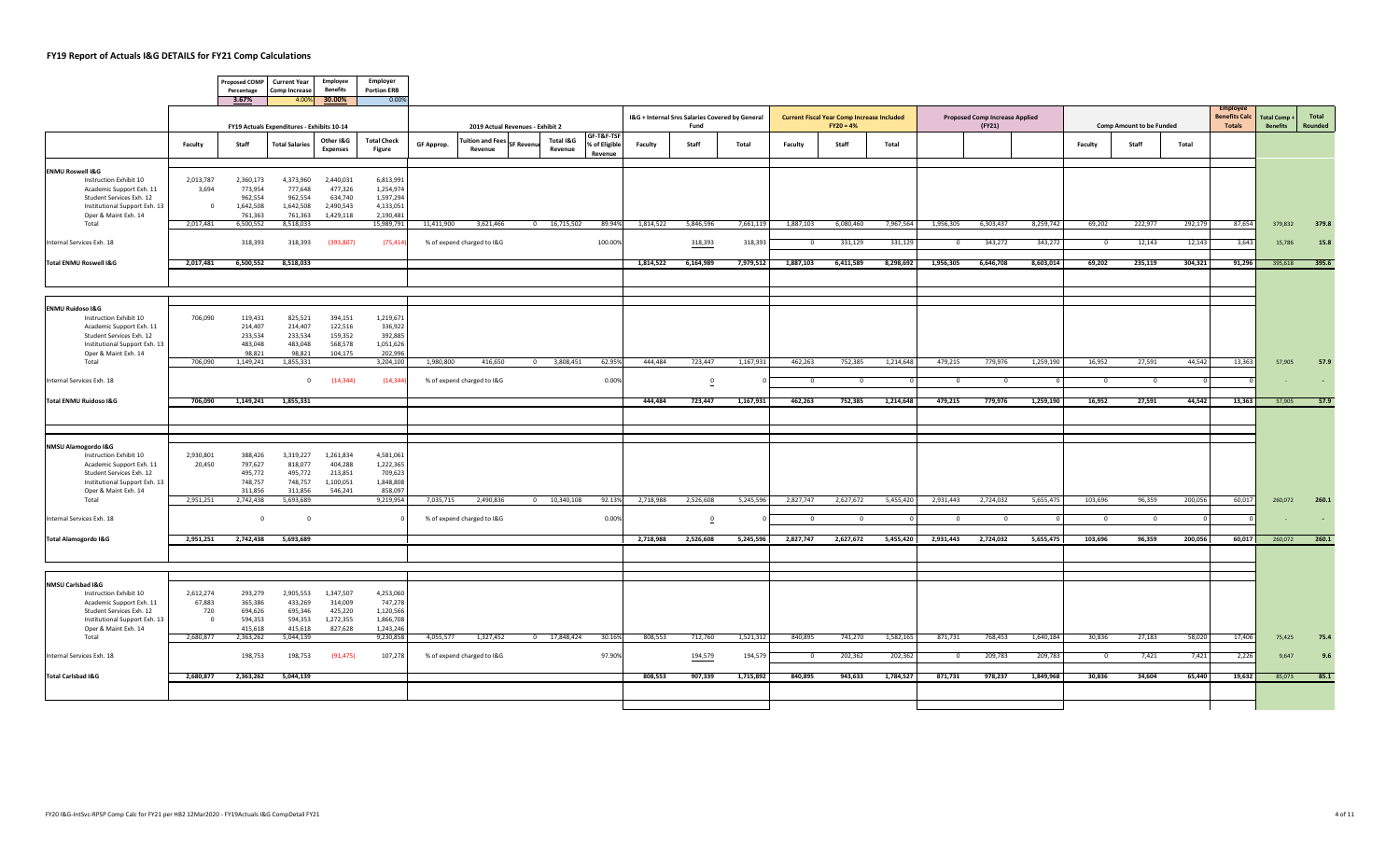$\sqrt{2}$ 

 $\overline{\phantom{a}}$ 

|                                                           |                      | Percentage<br>3.67%                        | Proposed COMP Current Year<br><b>Comp Increase</b> | Employee<br><b>Benefits</b><br>4.00% 30.00% | Employer<br><b>Portion ERB</b><br>0.00% |            |                                    |                                  |                      |                                        |            |                                                         |            |                |                                                                  |            |            |                                                 |            |                |                                 |         |                                           |                                       |                  |
|-----------------------------------------------------------|----------------------|--------------------------------------------|----------------------------------------------------|---------------------------------------------|-----------------------------------------|------------|------------------------------------|----------------------------------|----------------------|----------------------------------------|------------|---------------------------------------------------------|------------|----------------|------------------------------------------------------------------|------------|------------|-------------------------------------------------|------------|----------------|---------------------------------|---------|-------------------------------------------|---------------------------------------|------------------|
|                                                           |                      | FY19 Actuals Expenditures - Exhibits 10-14 |                                                    |                                             |                                         |            |                                    | 2019 Actual Revenues - Exhibit 2 |                      |                                        |            | I&G + Internal Srvs Salaries Covered by General<br>Fund |            |                | <b>Current Fiscal Year Comp Increase Included</b><br>$FY20 = 4%$ |            |            | <b>Proposed Comp Increase Applied</b><br>(FY21) |            |                | <b>Comp Amount to be Funded</b> |         | Employe<br><b>Benefits Calc</b><br>Totals | <b>Total Comp+</b><br><b>Benefits</b> | Total<br>Rounded |
|                                                           | Faculty              | Staff                                      | <b>Total Salaries</b>                              | Other I&G<br><b>Expenses</b>                | <b>Total Check</b><br>Figure            | GF Approp. | <b>Tuition and Fees</b><br>Revenue | SF Revenu                        | Total I&G<br>Revenue | GF-T&F-TSF<br>% of Eligible<br>Revenue | Faculty    | Staff                                                   | Total      | Faculty        | Staff                                                            | Total      |            |                                                 |            | Faculty        | Staff                           | Total   |                                           |                                       |                  |
| NMSU Dona Ana I&G                                         |                      |                                            |                                                    |                                             |                                         |            |                                    |                                  |                      |                                        |            |                                                         |            |                |                                                                  |            |            |                                                 |            |                |                                 |         |                                           |                                       |                  |
| Instruction Exhibit 10                                    | 12,067,562<br>7,986  | 2,359,338<br>2,516,393                     | 14,426,900<br>2,524,379                            | 5,761,799<br>1,684,590                      | 20,188,699<br>4,208,969                 |            |                                    |                                  |                      |                                        |            |                                                         |            |                |                                                                  |            |            |                                                 |            |                |                                 |         |                                           |                                       |                  |
| Academic Support Exh. 11<br>Student Services Exh. 12      |                      | 1,636,014                                  | 1,636,014                                          | 991,948                                     | 2,627,962                               |            |                                    |                                  |                      |                                        |            |                                                         |            |                |                                                                  |            |            |                                                 |            |                |                                 |         |                                           |                                       |                  |
| Institutional Support Exh. 13                             |                      | 1,657,688                                  | 1,657,688                                          | 3,532,777                                   | 5,190,465                               |            |                                    |                                  |                      |                                        |            |                                                         |            |                |                                                                  |            |            |                                                 |            |                |                                 |         |                                           |                                       |                  |
| Oper & Maint Exh. 14<br>Total                             | 12,075,548           | 1,000,443<br>9,169,876                     | 1,000,443<br>21,245,424                            | 1,890,704                                   | 2,891,147<br>35,107,242                 | 22,503,808 | 11,160,901                         |                                  | 0 39,747,769         | 84.709                                 | 10,227,989 | 7,766,885                                               | 17,994,874 | 10,637,109     | 8,077,560                                                        | 18,714,669 | 11,027,182 | 8,373,773                                       | 19,400,955 | 390,073        | 296,212                         | 686,286 | 205,886                                   | 892,171                               | 892.2            |
|                                                           |                      |                                            |                                                    |                                             |                                         |            |                                    |                                  |                      |                                        |            |                                                         |            |                |                                                                  |            |            |                                                 |            |                |                                 |         |                                           |                                       |                  |
| Internal Services Exh. 18                                 |                      | 501,653                                    | 501,653                                            | (570, 024)                                  | (68, 371)                               |            | % of expend charged to I&G         |                                  |                      | 98.409                                 |            | 493,627                                                 | 493,627    | $\overline{0}$ | 513,372                                                          | 513,372    | $^{\circ}$ | 532,197                                         | 532,197    | $\overline{0}$ | 18,826                          | 18,826  | 5,648                                     | 24,474                                | 24.5             |
| Total Dona Ana I&G                                        | 12,075,548           | 9,169,876                                  | 21,245,424                                         |                                             |                                         |            |                                    |                                  |                      |                                        | 10,227,989 | 8,260,512                                               | 18,488,501 | 10,637,109     | 8,590,932                                                        | 19,228,041 | 11,027,182 | 8,905,970                                       | 19,933,152 | 390,073        | 315,038                         | 705,111 | 211,533                                   | 916,645                               | 916.6            |
|                                                           |                      |                                            |                                                    |                                             |                                         |            |                                    |                                  |                      |                                        |            |                                                         |            |                |                                                                  |            |            |                                                 |            |                |                                 |         |                                           |                                       |                  |
| NMSU Grants I&G                                           |                      |                                            |                                                    |                                             |                                         |            |                                    |                                  |                      |                                        |            |                                                         |            |                |                                                                  |            |            |                                                 |            |                |                                 |         |                                           |                                       |                  |
| Instruction Exhibit 10                                    | 1,003,342            | 23,090                                     | 1,026,432                                          | 397,422                                     | 1,423,854                               |            |                                    |                                  |                      |                                        |            |                                                         |            |                |                                                                  |            |            |                                                 |            |                |                                 |         |                                           |                                       |                  |
| Academic Support Exh. 11                                  | $^{\circ}$           | 191,546                                    | 191,546                                            | 210,176                                     | 401,722                                 |            |                                    |                                  |                      |                                        |            |                                                         |            |                |                                                                  |            |            |                                                 |            |                |                                 |         |                                           |                                       |                  |
| Student Services Exh. 12<br>Institutional Support Exh. 13 | $\mathbf 0$          | 328,391<br>293,932                         | 328,391<br>293,932                                 | 149,756<br>498,162                          | 478,147<br>792,094                      |            |                                    |                                  |                      |                                        |            |                                                         |            |                |                                                                  |            |            |                                                 |            |                |                                 |         |                                           |                                       |                  |
| Oper & Maint Exh. 14                                      |                      | 131,650                                    | 131,650                                            | 319,089                                     | 450,739                                 |            |                                    |                                  |                      |                                        |            |                                                         |            |                |                                                                  |            |            |                                                 |            |                |                                 |         |                                           |                                       |                  |
| Total                                                     | 1,003,342            | 968,609                                    | 1,971,951                                          |                                             | 3,546,556                               | 3,434,075  | 948,942                            |                                  | 0 4,795,709          | 91.399                                 | 916,954    | 885,212                                                 | 1,802,166  | 953,632        | 920,620                                                          | 1,874,253  | 988,603    | 954,380                                         | 1,942,983  | 34,971         | 33,760                          | 68,731  | 20,619                                    | 89,350                                | 89.3             |
| Internal Services Exh. 18                                 |                      | $\Omega$                                   | $\mathbf{0}$                                       | (8,759)                                     | (8,759)                                 |            | % of expend charged to I&G         |                                  |                      | 100.009                                |            | $\overline{\mathbf{0}}$                                 |            | $\Omega$       | $\Omega$                                                         |            | $\Omega$   | $\Omega$                                        |            | $\Omega$       | $\Omega$                        |         |                                           |                                       |                  |
| <b>Total Grants I&amp;G</b>                               | 1,003,342            | 968,609                                    | 1,971,951                                          |                                             |                                         |            |                                    |                                  |                      |                                        | 916,954    | 885,212                                                 | 1,802,166  | 953,632        | 920,620                                                          | 1,874,253  | 988,603    | 954,380                                         | 1,942,983  | 34,971         | 33,760                          | 68,731  | 20,619                                    | 89,350                                | 89.3             |
|                                                           |                      |                                            |                                                    |                                             |                                         |            |                                    |                                  |                      |                                        |            |                                                         |            |                |                                                                  |            |            |                                                 |            |                |                                 |         |                                           |                                       |                  |
|                                                           |                      |                                            |                                                    |                                             |                                         |            |                                    |                                  |                      |                                        |            |                                                         |            |                |                                                                  |            |            |                                                 |            |                |                                 |         |                                           |                                       |                  |
| UNM Gallup I&G                                            |                      |                                            |                                                    |                                             |                                         |            |                                    |                                  |                      |                                        |            |                                                         |            |                |                                                                  |            |            |                                                 |            |                |                                 |         |                                           |                                       |                  |
| Instruction Exhibit 10<br>Academic Support Exh. 11        | 4,426,818<br>276,795 | 533,549<br>231,616                         | 4,960,367<br>508,411                               | 1,975,799<br>679,395                        | 6,936,166<br>1,187,806                  |            |                                    |                                  |                      |                                        |            |                                                         |            |                |                                                                  |            |            |                                                 |            |                |                                 |         |                                           |                                       |                  |
| Student Services Exh. 12                                  |                      | 775,687                                    | 775,687                                            | 335,863                                     | 1,111,550                               |            |                                    |                                  |                      |                                        |            |                                                         |            |                |                                                                  |            |            |                                                 |            |                |                                 |         |                                           |                                       |                  |
| Institutional Support Exh. 13                             | 169,680              | 766,427                                    | 936,107                                            | 1,090,059                                   | 2,026,166                               |            |                                    |                                  |                      |                                        |            |                                                         |            |                |                                                                  |            |            |                                                 |            |                |                                 |         |                                           |                                       |                  |
| Oper & Maint Exh. 14<br>Total                             | 4,873,293            | 635,925<br>2,943,204                       | 635,925<br>7,816,497                               | 937,737                                     | 1,573,662<br>12,835,350                 | 8,898,887  | 2,972,030                          |                                  | 14,704,020           | 80.739                                 | 3,934,209  | 2,376,049                                               | 6,310,258  | 4,091,578      | 2,471,091                                                        | 6,562,668  | 4,241,620  | 2,561,708                                       | 6,803,328  | 150,042        | 90,617                          | 240,660 | 72,198                                    | 312,857                               | 312.9            |
| Internal Services Exh. 18                                 |                      |                                            | $\mathbf{0}$                                       | 5,651                                       | 5,651                                   |            | % of expend charged to I&G         |                                  |                      | 0.00%                                  |            | $\overline{\mathbf{0}}$                                 |            | $\overline{0}$ | $\overline{0}$                                                   |            | $\Omega$   | $\Omega$                                        |            | $\overline{0}$ | $\overline{0}$                  |         |                                           |                                       |                  |
|                                                           |                      |                                            |                                                    |                                             |                                         |            |                                    |                                  |                      |                                        |            |                                                         |            |                |                                                                  |            |            |                                                 |            |                |                                 |         |                                           |                                       |                  |
| <b>Total Gallup I&amp;G</b>                               | 4,873,293            | 2,943,204                                  | 7,816,497                                          |                                             |                                         |            |                                    |                                  |                      |                                        | 3,934,209  | 2,376,049                                               | 6,310,258  | 4,091,578      | 2,471,091                                                        | 6,562,668  | 4,241,620  | 2,561,708                                       | 6,803,328  | 150,042        | 90,617                          | 240,660 | 72,198                                    | 312,857                               | 312.9            |
|                                                           |                      |                                            |                                                    |                                             |                                         |            |                                    |                                  |                      |                                        |            |                                                         |            |                |                                                                  |            |            |                                                 |            |                |                                 |         |                                           |                                       |                  |
| <b>UNM Los Alamos I&amp;G</b>                             |                      |                                            |                                                    |                                             |                                         |            |                                    |                                  |                      |                                        |            |                                                         |            |                |                                                                  |            |            |                                                 |            |                |                                 |         |                                           |                                       |                  |
| Instruction Exhibit 10                                    | 1,010,932            | 85,405                                     | 1,096,337                                          | 380,237                                     | 1,476,574                               |            |                                    |                                  |                      |                                        |            |                                                         |            |                |                                                                  |            |            |                                                 |            |                |                                 |         |                                           |                                       |                  |
| Academic Support Exh. 11<br>Student Services Exh. 12      | 159,891<br>19,964    | 211,033<br>250,348                         | 370,924<br>270,312                                 | 235,269<br>169,190                          | 606,193<br>439,502                      |            |                                    |                                  |                      |                                        |            |                                                         |            |                |                                                                  |            |            |                                                 |            |                |                                 |         |                                           |                                       |                  |
| Institutional Support Exh. 13                             | 150,000              | 372,316                                    | 522,316                                            | 402,931                                     | 925,247                                 |            |                                    |                                  |                      |                                        |            |                                                         |            |                |                                                                  |            |            |                                                 |            |                |                                 |         |                                           |                                       |                  |
| Oper & Maint Exh. 14                                      |                      | 66,169                                     | 66,169                                             | 268,417                                     | 334,586                                 |            |                                    |                                  |                      |                                        |            |                                                         |            |                |                                                                  |            |            |                                                 |            |                |                                 |         |                                           |                                       |                  |
| Total                                                     | 1,340,787            | 985,271                                    | 2,326,058                                          |                                             | 3,782,103                               | 1,757,000  | 1,037,993                          |                                  | 0 4,384,968          | 63.749                                 | 854,618    | 628,012                                                 | 1,482,629  | 888,802        | 653,132                                                          | 1,541,935  | 921,396    | 677,083                                         | 1,598,479  | 32,593         | 23,951                          | 56,544  | 16,963                                    | 73,508                                | 73.5             |
| Internal Services Exh. 18                                 |                      | $\Omega$                                   | $\mathbf{0}$                                       | $\overline{\mathbf{0}}$                     |                                         |            | % of expend charged to I&G         |                                  |                      | 0.00%                                  |            | $\overline{\mathbf{0}}$                                 |            | $\overline{0}$ | $\overline{0}$                                                   |            | $\Omega$   | $\Omega$                                        |            | $\overline{0}$ | $\overline{0}$                  |         |                                           |                                       | $\sim$           |
| <b>Total Los Alamos I&amp;G</b>                           | 1,340,787            |                                            | 985,271 2,326,058                                  |                                             |                                         |            |                                    |                                  |                      |                                        | 854,618    | 628,012                                                 | 1,482,629  | 888,802        | 653,132                                                          | 1,541,935  | 921,396    | 677,083                                         | 1,598,479  | 32,593         | 23,951                          | 56,544  | 16,963                                    | 73,508                                | 73.5             |
|                                                           |                      |                                            |                                                    |                                             |                                         |            |                                    |                                  |                      |                                        |            |                                                         |            |                |                                                                  |            |            |                                                 |            |                |                                 |         |                                           |                                       |                  |
|                                                           |                      |                                            |                                                    |                                             |                                         |            |                                    |                                  |                      |                                        |            |                                                         |            |                |                                                                  |            |            |                                                 |            |                |                                 |         |                                           |                                       |                  |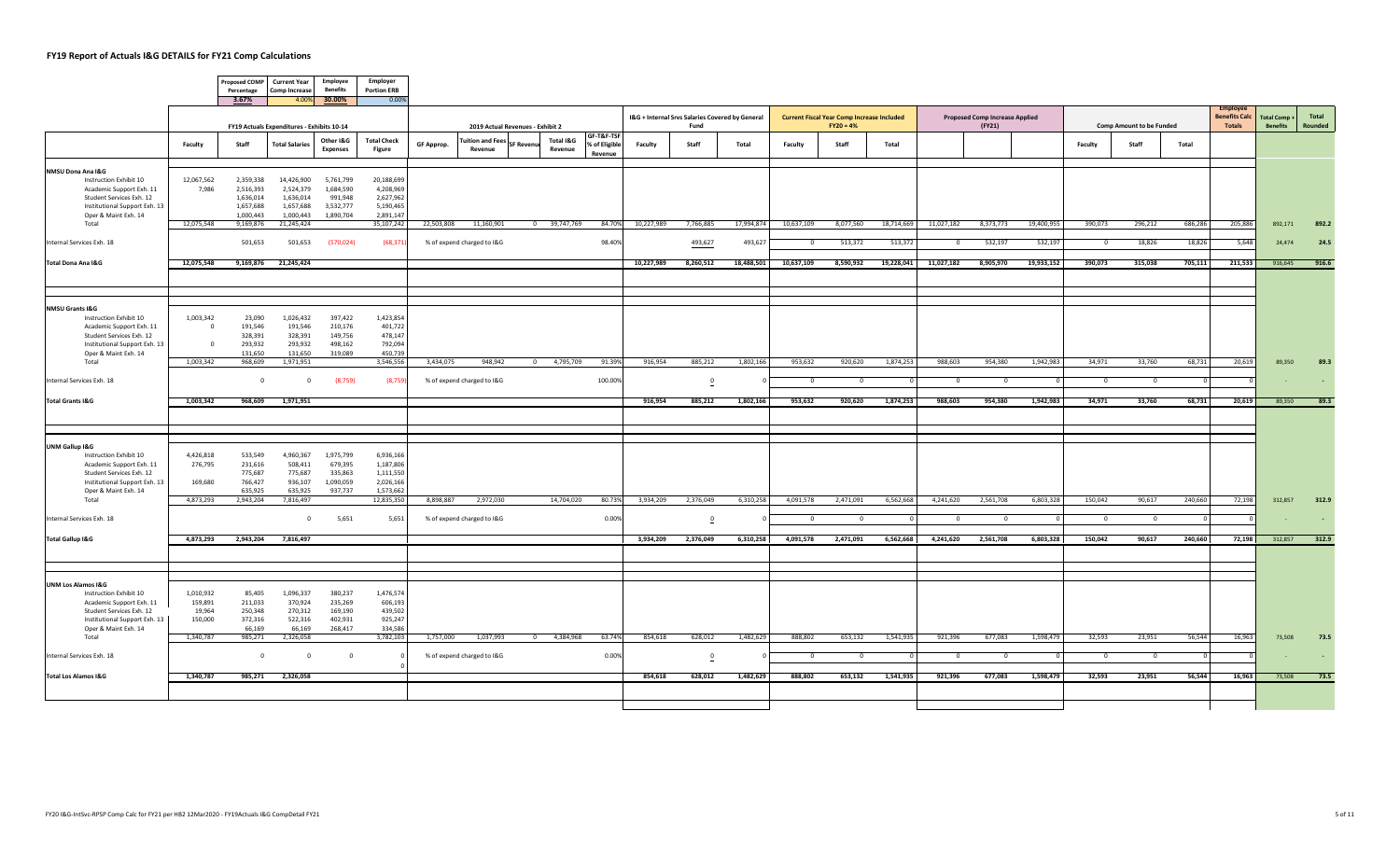$\sqrt{2}$ 

 $\overline{\phantom{a}}$ 

|                                                                       |                     | <b>Proposed COMP</b><br>Percentage | <b>Current Year</b><br><b>Comp Increase</b> | <b>Employee</b><br><b>Benefits</b> | Employer<br><b>Portion ERB</b> |                                  |                                    |                  |                      |                                        |            |                                                 |            |                |                                                   |            |              |                                       |            |                                 |                |               |                                 |                     |         |
|-----------------------------------------------------------------------|---------------------|------------------------------------|---------------------------------------------|------------------------------------|--------------------------------|----------------------------------|------------------------------------|------------------|----------------------|----------------------------------------|------------|-------------------------------------------------|------------|----------------|---------------------------------------------------|------------|--------------|---------------------------------------|------------|---------------------------------|----------------|---------------|---------------------------------|---------------------|---------|
|                                                                       |                     | 3.67%                              |                                             | 4.00% 30.00%                       | 0.00%                          |                                  |                                    |                  |                      |                                        |            | I&G + Internal Srvs Salaries Covered by General |            |                | <b>Current Fiscal Year Comp Increase Included</b> |            |              | <b>Proposed Comp Increase Applied</b> |            |                                 |                |               | Employe<br><b>Benefits Calc</b> | <b>Total Comp +</b> | Total   |
|                                                                       |                     |                                    | FY19 Actuals Expenditures - Exhibits 10-14  |                                    |                                | 2019 Actual Revenues - Exhibit 2 |                                    |                  |                      |                                        | Fund       |                                                 |            | $FY20 = 4%$    |                                                   |            | (FY21)       |                                       |            | <b>Comp Amount to be Funded</b> |                | <b>Totals</b> | <b>Benefits</b>                 | Rounded             |         |
|                                                                       | Faculty             | Staff                              | <b>Total Salaries</b>                       | Other I&G<br><b>Expenses</b>       | <b>Total Check</b><br>Figure   | GF Approp.                       | <b>Tuition and Fees</b><br>Revenue | <b>SF Revent</b> | Total I&G<br>Revenue | GF-T&F-TSF<br>% of Eligible<br>Revenue | Faculty    | Staff                                           | Total      | Faculty        | Staff                                             | Total      |              |                                       |            | Faculty                         | Staff          | Total         |                                 |                     |         |
| UNM Taos I&G                                                          |                     |                                    |                                             |                                    |                                |                                  |                                    |                  |                      |                                        |            |                                                 |            |                |                                                   |            |              |                                       |            |                                 |                |               |                                 |                     |         |
| Instruction Exhibit 10<br>Academic Support Exh. 11                    | 1,864,300<br>89,864 | 80,542<br>223,170                  | 1,944,842<br>313,034                        | 800,145<br>152,934                 | 2,744,987<br>465,968           |                                  |                                    |                  |                      |                                        |            |                                                 |            |                |                                                   |            |              |                                       |            |                                 |                |               |                                 |                     |         |
| Student Services Exh. 12                                              | 2,100               | 496,447                            | 498,547                                     | 248,872                            | 747,419                        |                                  |                                    |                  |                      |                                        |            |                                                 |            |                |                                                   |            |              |                                       |            |                                 |                |               |                                 |                     |         |
| Institutional Support Exh. 13                                         | 148,765             | 712,247                            | 861,012                                     | 1,121,523                          | 1,982,535                      |                                  |                                    |                  |                      |                                        |            |                                                 |            |                |                                                   |            |              |                                       |            |                                 |                |               |                                 |                     |         |
| Oper & Maint Exh. 14<br>Total                                         | 2,105,029           | 327,976<br>1,840,382               | 327,976<br>3,945,411                        | 627,145                            | 955,121<br>6,896,029           | 3,634,400                        | 1,010,263                          |                  | 0 7,263,997          | 63.94%                                 | 1,345,956  | 1,176,740                                       | 2,522,696  | 1,399,794      | 1,223,810                                         | 2,623,604  | 1,451,126    | 1,268,688                             | 2,719,814  | 51,332                          | 44,878         | 96,210        | 28,863                          | 125,073             | 125.1   |
| Internal Services Exh. 18                                             |                     | $\overline{0}$                     | $\mathbf{0}$                                | $\overline{0}$                     |                                |                                  | % of expend charged to I&G         |                  |                      | 0.00%                                  |            | $\overline{\mathbf{0}}$                         |            | $^{\circ}$     | $^{\circ}$                                        |            | $\mathbf{0}$ | $\overline{0}$                        |            | $\overline{0}$                  | $\overline{0}$ |               |                                 |                     |         |
|                                                                       |                     |                                    |                                             |                                    |                                |                                  |                                    |                  |                      |                                        |            |                                                 |            |                |                                                   |            |              |                                       |            |                                 |                |               |                                 |                     |         |
| <b>Total Taos I&amp;G</b>                                             | 2,105,029           | 1,840,382                          | 3,945,411                                   |                                    |                                |                                  |                                    |                  |                      |                                        | 1,345,956  | 1,176,740                                       | 2,522,696  | 1,399,794      | 1,223,810                                         | 2,623,604  | 1,451,126    | 1,268,688                             | 2,719,814  | 51,332                          | 44,878         | 96,210        | 28,863                          | 125,073             | 125.1   |
|                                                                       |                     |                                    |                                             |                                    |                                |                                  |                                    |                  |                      |                                        |            |                                                 |            |                |                                                   |            |              |                                       |            |                                 |                |               |                                 |                     |         |
| <b>UNM Valencia I&amp;G</b>                                           |                     |                                    |                                             |                                    |                                |                                  |                                    |                  |                      |                                        |            |                                                 |            |                |                                                   |            |              |                                       |            |                                 |                |               |                                 |                     |         |
| Instruction Exhibit 10                                                | 2,464,220           | 304,636                            | 2,768,856                                   | 1,331,542                          | 4,100,398                      |                                  |                                    |                  |                      |                                        |            |                                                 |            |                |                                                   |            |              |                                       |            |                                 |                |               |                                 |                     |         |
| Academic Support Exh. 11<br>Student Services Exh. 12                  | 220,429             | 573,642<br>659,316                 | 794,071<br>659,316                          | 461,527<br>548,709                 | 1,255,598<br>1,208,025         |                                  |                                    |                  |                      |                                        |            |                                                 |            |                |                                                   |            |              |                                       |            |                                 |                |               |                                 |                     |         |
| Institutional Support Exh. 13                                         | 460                 | 1,077,890                          | 1,078,350                                   | 751,644                            | 1,829,994                      |                                  |                                    |                  |                      |                                        |            |                                                 |            |                |                                                   |            |              |                                       |            |                                 |                |               |                                 |                     |         |
| Oper & Maint Exh. 14                                                  |                     | 289,569                            | 289,569                                     | 763,839                            | 1,053,408<br>9,447,423         |                                  |                                    |                  | 0 10,469,772         | 69.03%                                 |            |                                                 |            |                |                                                   |            |              |                                       |            |                                 | 76,480         |               |                                 |                     |         |
| Total                                                                 | 2,685,109           | 2,905,053                          | 5,590,162                                   |                                    |                                | 5,465,500                        | 1,762,141                          |                  |                      |                                        | 1,853,531  | 2,005,358                                       | 3,858,889  | 1,927,672      | 2,085,572                                         | 4,013,244  | 1,998,362    | 2,162,052                             | 4,160,414  | 70,690                          |                | 147,170       | 44,151                          | 191,321             | 191.3   |
| Internal Services Exh. 18                                             |                     | 13,355                             | 13,355                                      | (35, 264)                          | (21, 909)                      |                                  | % of expend charged to I&G         |                  |                      | 89.45%                                 |            | 11,946                                          | 11,946     | $\Omega$       | 12,424                                            | 12,424     | $\Omega$     | 12,879                                | 12,879     | $\Omega$                        | 456            | 456           | 137                             | 592                 | 0.6     |
| Total Valencia I&G                                                    | 2,685,109           | 2,905,053                          | 5,590,162                                   |                                    |                                |                                  |                                    |                  |                      |                                        | 1,853,531  | 2,017,304                                       | 3,870,835  | 1,927,672      | 2,097,996                                         | 4,025,668  | 1,998,362    | 2,174,932                             | 4,173,293  | 70,690                          | 76,936         | 147,625       | 44,288                          | 191,913             | 191.9   |
|                                                                       |                     |                                    |                                             |                                    |                                |                                  |                                    |                  |                      |                                        |            |                                                 |            |                |                                                   |            |              |                                       |            |                                 |                |               |                                 |                     |         |
|                                                                       |                     |                                    |                                             |                                    |                                |                                  |                                    |                  |                      |                                        |            |                                                 |            |                |                                                   |            |              |                                       |            |                                 |                |               |                                 |                     |         |
| <b>Central NM Community College I&amp;G</b><br>Instruction Exhibit 10 | 34,457,691          | 1,401,538                          | 35,859,229                                  | 22,742,286                         | 58,601,515                     |                                  |                                    |                  |                      |                                        |            |                                                 |            |                |                                                   |            |              |                                       |            |                                 |                |               |                                 |                     |         |
| Academic Support Exh. 11                                              | 317,956             | 8,471,639                          | 8,789,595                                   | 6,307,576                          | 15,097,171                     |                                  |                                    |                  |                      |                                        |            |                                                 |            |                |                                                   |            |              |                                       |            |                                 |                |               |                                 |                     |         |
| Student Services Exh. 12<br>Institutional Support Exh. 13             | 675<br>150          | 10,737,404<br>12,025,145           | 10,738,079<br>12,025,295                    | 9,392,841<br>11,318,585            | 20,130,920<br>23,343,880       |                                  |                                    |                  |                      |                                        |            |                                                 |            |                |                                                   |            |              |                                       |            |                                 |                |               |                                 |                     |         |
| Oper & Maint Exh. 14                                                  |                     | 4,307,719                          | 4,307,719                                   | 9,720,833                          | 14,028,552                     |                                  |                                    |                  |                      |                                        |            |                                                 |            |                |                                                   |            |              |                                       |            |                                 |                |               |                                 |                     |         |
| Total                                                                 | 34,776,472          | 36,943,445                         | 71,719,917                                  |                                    | 131,202,038                    | 55,677,500                       | 25,582,029                         |                  | $0$ 139,673,285      | 58.18%                                 | 20,232,951 | 21,493,696                                      | 41,726,648 | 21,042,269     | 22,353,444                                        | 43,395,714 | 21,813,911   | 23,173,167                            | 44,987,078 | 771,641                         | 819,723        | 1,591,364     | 477,409                         | 2,068,773           | 2,068.8 |
| Internal Services Exh. 18                                             |                     | 4,749,671                          | 4,749,671                                   | (4,716,786)                        | 32,885                         |                                  | % of expend charged to I&G         |                  |                      | 99.99%                                 |            | 4,749,196                                       | 4,749,196  | $\overline{0}$ | 4,939,164                                         | 4,939,164  |              | 5,120,288<br>$\overline{0}$           | 5,120,288  | $\overline{0}$                  | 181,124        | 181,124       | 54,337                          | 235,461             | 235.5   |
| Total CNM I&G                                                         | 34,776,472          |                                    | 36,943,445 71,719,917                       |                                    |                                |                                  |                                    |                  |                      |                                        | 20,232,951 | 26,242,892                                      | 46,475,844 | 21,042,269     | 27,292,608                                        | 48,334,877 |              | 21,813,911 28,293,455                 | 50,107,366 | 771,641                         | 1,000,847      | 1,772,488     | 531,746                         | 2,304,235 2,304.2   |         |
|                                                                       |                     |                                    |                                             |                                    |                                |                                  |                                    |                  |                      |                                        |            |                                                 |            |                |                                                   |            |              |                                       |            |                                 |                |               |                                 |                     |         |
|                                                                       |                     |                                    |                                             |                                    |                                |                                  |                                    |                  |                      |                                        |            |                                                 |            |                |                                                   |            |              |                                       |            |                                 |                |               |                                 |                     |         |
| <b>Clovis I&amp;G</b><br>Instruction Exhibit 10                       |                     | 418,798                            | 4,126,174                                   | 2,766,352                          |                                |                                  |                                    |                  |                      |                                        |            |                                                 |            |                |                                                   |            |              |                                       |            |                                 |                |               |                                 |                     |         |
| Academic Support Exh. 11                                              | 3,707,376           | 733,545                            | 733,545                                     | 540.404                            | 6,892,526<br>1,273,949         |                                  |                                    |                  |                      |                                        |            |                                                 |            |                |                                                   |            |              |                                       |            |                                 |                |               |                                 |                     |         |
| Student Services Exh. 12                                              |                     | 839,240                            | 839,240                                     | 650,739                            | 1,489,979                      |                                  |                                    |                  |                      |                                        |            |                                                 |            |                |                                                   |            |              |                                       |            |                                 |                |               |                                 |                     |         |
| Institutional Support Exh. 13                                         |                     | 1,327,355                          | 1,327,355                                   | 1,305,875                          | 2,633,230                      |                                  |                                    |                  |                      |                                        |            |                                                 |            |                |                                                   |            |              |                                       |            |                                 |                |               |                                 |                     |         |
| Oper & Maint Exh. 14<br>Total                                         | 3,707,376           | 333,125<br>3,652,063               | 333,125<br>7,359,439                        | 1,404,891                          | 1,738,016<br>14,027,700        | 9,630,477                        | 3,445,399                          |                  | 0 15,005,966         | 87.14%                                 | 3,230,607  | 3,182,408                                       | 6,413,015  | 3,359,832      | 3,309,704                                         | 6,669,536  | 3,483,040    | 3,431,074                             | 6,914,114  | 123,208                         | 121,370        | 244,579       | 73,374                          | 317,952             | 318.0   |
| Internal Services Exh. 18                                             |                     | 546,583                            | 546,583                                     | (568, 225)                         | (21, 642)                      |                                  | % of expend charged to I&G         |                  |                      | 100.00%                                |            | 546,583                                         | 546,583    | $\Omega$       | 568,446                                           | 568,446    | $^{\circ}$   | 589,292                               | 589,292    | $^{\circ}$                      | 20,845         | 20,845        | 6,254                           | 27,099              | 27.1    |
| <b>Total Clovis I&amp;G</b>                                           | 3,707,376           | 3,652,063                          | 7,359,439                                   |                                    |                                |                                  |                                    |                  |                      |                                        | 3,230,607  | 3,728,991                                       | 6,959,598  | 3,359,832      | 3,878,150                                         | 7,237,982  | 3,483,040    | 4,020,366                             | 7,503,406  | 123,208                         | 142,216        | 265,424       | 79.627                          | 345,051             | 345.1   |
|                                                                       |                     |                                    |                                             |                                    |                                |                                  |                                    |                  |                      |                                        |            |                                                 |            |                |                                                   |            |              |                                       |            |                                 |                |               |                                 |                     |         |
|                                                                       |                     |                                    |                                             |                                    |                                |                                  |                                    |                  |                      |                                        |            |                                                 |            |                |                                                   |            |              |                                       |            |                                 |                |               |                                 |                     |         |
|                                                                       |                     |                                    |                                             |                                    |                                |                                  |                                    |                  |                      |                                        |            |                                                 |            |                |                                                   |            |              |                                       |            |                                 |                |               |                                 |                     |         |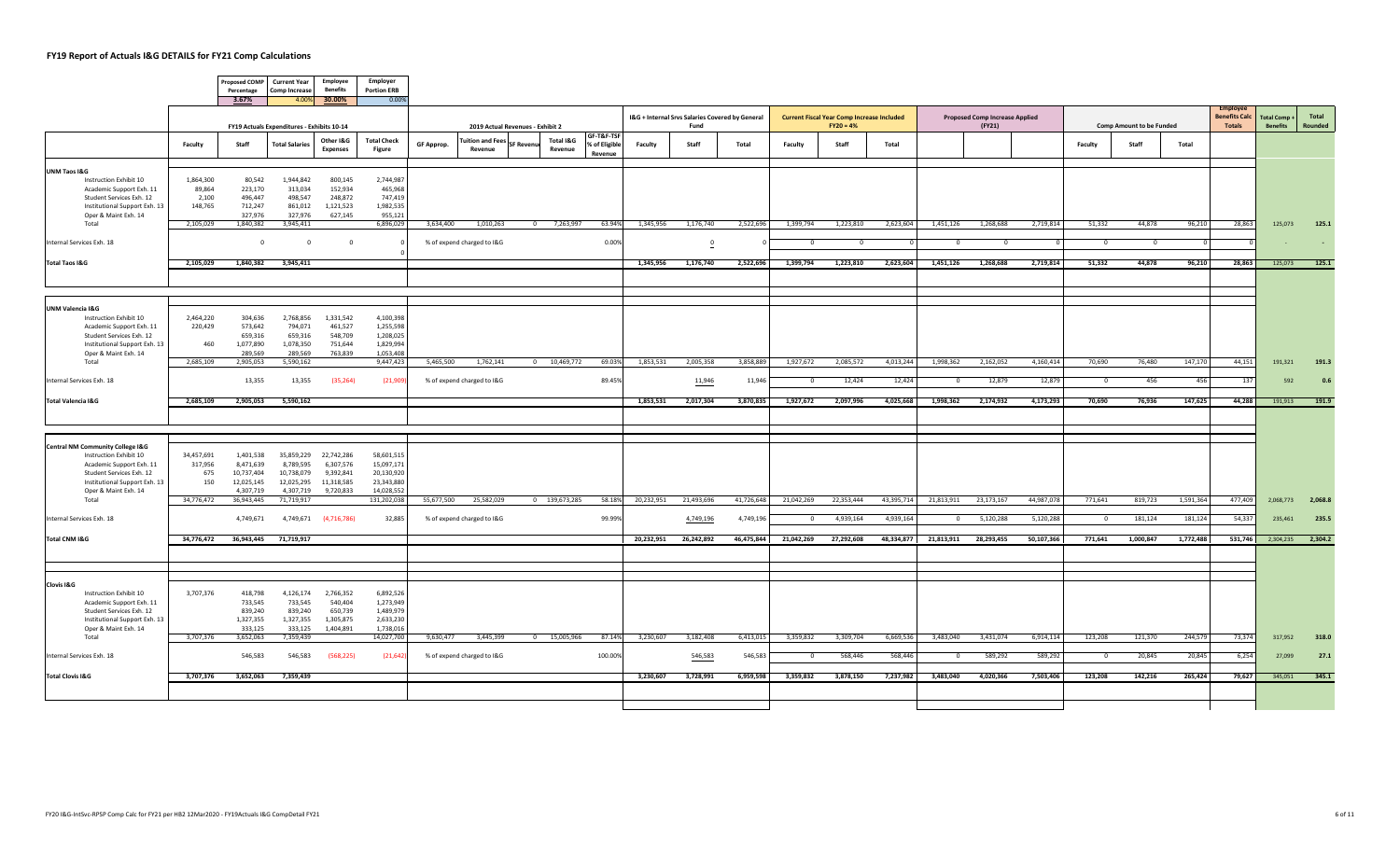|                                                                      |                                  | Percentage                                 | Proposed COMP Current Year<br><b>Comp Increase</b> | Employee<br><b>Benefits</b>  | Employer<br><b>Portion ERB</b> |            |                                    |                 |                           |                                        |           |                                                         |            |                |                                                                  |            |              |                                                 |            |                |                                 |         |                                       |                                       |                  |
|----------------------------------------------------------------------|----------------------------------|--------------------------------------------|----------------------------------------------------|------------------------------|--------------------------------|------------|------------------------------------|-----------------|---------------------------|----------------------------------------|-----------|---------------------------------------------------------|------------|----------------|------------------------------------------------------------------|------------|--------------|-------------------------------------------------|------------|----------------|---------------------------------|---------|---------------------------------------|---------------------------------------|------------------|
|                                                                      |                                  | 3.67%                                      |                                                    | 4.00% 30.00%                 | 0.00%                          |            |                                    |                 |                           |                                        |           |                                                         |            |                |                                                                  |            |              |                                                 |            |                |                                 |         | <b>Employe</b>                        |                                       |                  |
|                                                                      |                                  | FY19 Actuals Expenditures - Exhibits 10-14 |                                                    |                              |                                |            | 2019 Actual Revenues - Exhibit 2   |                 |                           |                                        |           | I&G + Internal Srvs Salaries Covered by General<br>Fund |            |                | <b>Current Fiscal Year Comp Increase Included</b><br>$FY20 = 4%$ |            |              | <b>Proposed Comp Increase Applied</b><br>(FY21) |            |                | <b>Comp Amount to be Funded</b> |         | <b>Benefits Calc</b><br><b>Totals</b> | <b>Total Comp+</b><br><b>Benefits</b> | Total<br>Rounded |
|                                                                      | Faculty                          | Staff                                      | <b>Total Salaries</b>                              | Other I&G<br><b>Expenses</b> | <b>Total Check</b><br>Figure   | GF Approp. | <b>Fuition and Fees</b><br>Revenue | <b>SF Reven</b> | Total I&G<br>Revenue      | GF-T&F-TSF<br>% of Eligible<br>Revenue | Faculty   | Staff                                                   | Total      | Faculty        | Staff                                                            | Total      |              |                                                 |            | Faculty        | Staff                           | Total   |                                       |                                       |                  |
| Luna Community College I&G                                           |                                  |                                            |                                                    |                              |                                |            |                                    |                 |                           |                                        |           |                                                         |            |                |                                                                  |            |              |                                                 |            |                |                                 |         |                                       |                                       |                  |
| Instruction Exhibit 10<br>Academic Support Exh. 11                   | 1,594,295                        | 696,045<br>240,092                         | 2,290,340<br>240,092                               | 1,591,722<br>338,051         | 3,882,062<br>578,143           |            |                                    |                 |                           |                                        |           |                                                         |            |                |                                                                  |            |              |                                                 |            |                |                                 |         |                                       |                                       |                  |
| Student Services Exh. 12                                             |                                  | 1,232,952                                  | 1,232,952                                          | 769,663                      | 2,002,615                      |            |                                    |                 |                           |                                        |           |                                                         |            |                |                                                                  |            |              |                                                 |            |                |                                 |         |                                       |                                       |                  |
| Institutional Support Exh. 13                                        |                                  | 1,095,241                                  | 1,095,241                                          | 1,015,248                    | 2,110,489                      |            |                                    |                 |                           |                                        |           |                                                         |            |                |                                                                  |            |              |                                                 |            |                |                                 |         |                                       |                                       |                  |
| Oper & Maint Exh. 14<br>Total                                        | 1,594,295                        | 549,343<br>3,813,673                       | 549,343<br>5,407,968                               | 1,671,617                    | 2,220,960<br>10,794,269        | 7,514,900  | 745,886                            |                 | $\overline{0}$ 10,485,532 | 78.78%                                 | 1,255,986 | 3,004,412                                               | 4,260,397  | 1,306,225      | 3,124,588                                                        | 4,430,813  | 1,354,126    | 3,239,170                                       | 4,593,295  | 47,901         | 114,582                         | 162,482 | 48,745                                | 211,227                               | 211.2            |
|                                                                      |                                  |                                            |                                                    |                              |                                |            |                                    |                 |                           |                                        |           |                                                         |            |                |                                                                  |            |              |                                                 |            |                |                                 |         |                                       |                                       |                  |
| Internal Services Exh. 18                                            |                                  | 322,613                                    | 322,613                                            | (322, 613)                   |                                |            | % of expend charged to I&G         |                 |                           | 100.00%                                |           | 322,613                                                 | 322,613    | $\mathbf{0}$   | 335,518                                                          | 335,518    | $^{\circ}$   | 347,821                                         | 347,821    | $\overline{0}$ | 12,304                          | 12,304  | 3,691                                 | 15,995                                | 16.0             |
| Total Luna I&G                                                       | 1,594,295                        | 3,813,673                                  | 5,407,968                                          |                              |                                |            |                                    |                 |                           |                                        | 1,255,986 | 3,327,025                                               | 4,583,010  | 1,306,225      | 3,460,106                                                        | 4,766,331  | 1,354,126    | 3,586,991                                       | 4,941,117  | 47,901         | 126,886                         | 174,786 | 52,436                                | 227,222                               | 227.2            |
|                                                                      |                                  |                                            |                                                    |                              |                                |            |                                    |                 |                           |                                        |           |                                                         |            |                |                                                                  |            |              |                                                 |            |                |                                 |         |                                       |                                       |                  |
|                                                                      |                                  |                                            |                                                    |                              |                                |            |                                    |                 |                           |                                        |           |                                                         |            |                |                                                                  |            |              |                                                 |            |                |                                 |         |                                       |                                       |                  |
| <b>Mesalands Community College I&amp;G</b><br>Instruction Exhibit 10 | 1,253,213                        | 113,257                                    | 1,366,470                                          | 751,139                      | 2,117,608                      |            |                                    |                 |                           |                                        |           |                                                         |            |                |                                                                  |            |              |                                                 |            |                |                                 |         |                                       |                                       |                  |
| Academic Support Exh. 11                                             |                                  | 307,231                                    | 307,231                                            | 335,761                      | 642,992                        |            |                                    |                 |                           |                                        |           |                                                         |            |                |                                                                  |            |              |                                                 |            |                |                                 |         |                                       |                                       |                  |
| Student Services Exh. 12<br>Institutional Support Exh. 13            |                                  | 445,380<br>644,153                         | 445,380<br>644,153                                 | 273,937<br>469,144           | 719,317<br>1,113,297           |            |                                    |                 |                           |                                        |           |                                                         |            |                |                                                                  |            |              |                                                 |            |                |                                 |         |                                       |                                       |                  |
| Oper & Maint Exh. 14                                                 |                                  | 132,344                                    | 132,344                                            | 508,571                      | 640,915                        |            |                                    |                 |                           |                                        |           |                                                         |            |                |                                                                  |            |              |                                                 |            |                |                                 |         |                                       |                                       |                  |
| Total                                                                | 1,253,213                        | 1,642,365                                  | 2,895,578                                          |                              | 5,234,129                      | 3,877,300  | 814,343                            |                 | 0 5,078,463               | 92.38%                                 | 1,157,718 | 1,517,216                                               | 2,674,935  | 1,204,027      | 1,577,905                                                        | 2,781,932  | 1,248,180    | 1,635,768                                       | 2,883,948  | 44,153         | 57,863                          | 102,016 | 30,605                                | 132,621                               | 132.6            |
| Internal Services Exh. 18                                            |                                  | 173,512                                    | 173,512                                            | (132,591)                    | 40,921                         |            | % of expend charged to I&G         |                 |                           | 100.00%                                |           | 173,512                                                 | 173,512    | $\Omega$       | 180,452                                                          | 180,452    | $\Omega$     | 187,070                                         | 187,070    | $\Omega$       | 6,617                           | 6,617   | 1,985                                 | 8.603                                 | 8.6              |
| <b>Total Mesalands I&amp;G</b>                                       | 1,253,213                        | 1,642,365                                  | 2,895,578                                          |                              |                                |            |                                    |                 |                           |                                        | 1,157,718 | 1,690,728                                               | 2,848,447  | 1,204,027      | 1,758,358                                                        | 2,962,384  | 1,248,180    | 1,822,838                                       | 3,071,018  | 44,153         | 64,481                          | 108,634 | 32,590                                | 141,224                               | 141.2            |
|                                                                      |                                  |                                            |                                                    |                              |                                |            |                                    |                 |                           |                                        |           |                                                         |            |                |                                                                  |            |              |                                                 |            |                |                                 |         |                                       |                                       |                  |
|                                                                      |                                  |                                            |                                                    |                              |                                |            |                                    |                 |                           |                                        |           |                                                         |            |                |                                                                  |            |              |                                                 |            |                |                                 |         |                                       |                                       |                  |
| NM Junior College I&G                                                |                                  |                                            |                                                    |                              |                                |            |                                    |                 |                           |                                        |           |                                                         |            |                |                                                                  |            |              |                                                 |            |                |                                 |         |                                       |                                       |                  |
| Instruction Exhibit 10<br>Academic Support Exh. 11                   | 5,014,815                        | 1,029,141<br>1,060,734                     | 6,043,956<br>1,060,734                             | 3,343,386<br>1,189,444       | 9,387,342<br>2,250,178         |            |                                    |                 |                           |                                        |           |                                                         |            |                |                                                                  |            |              |                                                 |            |                |                                 |         |                                       |                                       |                  |
| Student Services Exh. 12                                             |                                  | 1,101,047                                  | 1,101,047                                          | 867,974                      | 1,969,021                      |            |                                    |                 |                           |                                        |           |                                                         |            |                |                                                                  |            |              |                                                 |            |                |                                 |         |                                       |                                       |                  |
| Institutional Support Exh. 13<br>Oper & Maint Exh. 14                |                                  | 2,258,933<br>1,395,053                     | 2,258,933<br>1,395,053                             | 1,757,790<br>2,196,757       | 4,016,723<br>3,591,810         |            |                                    |                 |                           |                                        |           |                                                         |            |                |                                                                  |            |              |                                                 |            |                |                                 |         |                                       |                                       |                  |
| Total                                                                | 5,014,815                        | 6,844,908                                  | 11,859,723                                         |                              | 21,215,074                     | 5,925,900  | 3,989,430                          |                 | 0 44,918,681              | 22.07%                                 | 1,106,770 | 1,510,671                                               | 2,617,441  | 1,151,040      | 1,571,098                                                        | 2,722,139  | 1,193,250    | 1,628,712                                       | 2,821,962  | 42,210         | 57,614                          | 99,824  | 29,947                                | 129,771                               | 129.8            |
| Internal Services Exh. 18                                            |                                  | 615,725                                    | 615,725                                            | (408, 860)                   | 206,865                        |            | % of expend charged to I&G         |                 |                           | 100.00%                                |           | 615,725                                                 | 615,725    | $\overline{0}$ | 640,354                                                          | 640,354    | $\Omega$     | 663,836                                         | 663,836    | $\overline{0}$ | 23,482                          | 23,482  | 7,045                                 | 30,527                                | 30.5             |
| Total NMJC I&G                                                       | 5,014,815                        |                                            | 6,844,908 11,859,723                               |                              |                                |            |                                    |                 |                           |                                        | 1,106,770 | 2,126,396                                               | 3,233,166  | 1,151,040      | 2,211,452                                                        | 3,362,493  | 1,193,250    | 2,292,548                                       | 3,485,798  | 42,210         | 81,096                          | 123,306 | 36,992                                | 160,298                               | 160.3            |
|                                                                      |                                  |                                            |                                                    |                              |                                |            |                                    |                 |                           |                                        |           |                                                         |            |                |                                                                  |            |              |                                                 |            |                |                                 |         |                                       |                                       |                  |
|                                                                      |                                  |                                            |                                                    |                              |                                |            |                                    |                 |                           |                                        |           |                                                         |            |                |                                                                  |            |              |                                                 |            |                |                                 |         |                                       |                                       |                  |
| San Juan College I&G<br>Instruction Exhibit 10                       | 13,160,927                       | 2,281,532                                  | 15,442,459                                         | 10,438,804                   | 25,881,263                     |            |                                    |                 |                           |                                        |           |                                                         |            |                |                                                                  |            |              |                                                 |            |                |                                 |         |                                       |                                       |                  |
| Academic Support Exh. 11                                             | 29,978                           | 2,280,041                                  | 2,310,019                                          | 1,994,350                    | 4,304,369                      |            |                                    |                 |                           |                                        |           |                                                         |            |                |                                                                  |            |              |                                                 |            |                |                                 |         |                                       |                                       |                  |
| Student Services Exh. 12                                             | $\Omega$                         | 2,715,887                                  | 2,715,887                                          | 2,019,580                    | 4,735,467                      |            |                                    |                 |                           |                                        |           |                                                         |            |                |                                                                  |            |              |                                                 |            |                |                                 |         |                                       |                                       |                  |
| Institutional Support Exh. 13                                        | $\overline{0}$<br>$\overline{0}$ | 3,509,765                                  | 3,509,765                                          | 3,599,616                    | 7,109,381                      |            |                                    |                 |                           |                                        |           |                                                         |            |                |                                                                  |            |              |                                                 |            |                |                                 |         |                                       |                                       |                  |
| Oper & Maint Exh. 14<br>Total                                        | 13,190,905                       | 1,896,068<br>12,683,293                    | 1,896,068<br>25,874,198                            | 3,612,433                    | 5,508,501<br>47,538,981        | 23,320,600 | 11,350,999                         |                 | 0 52,119,045              | 66.52%                                 | 8,774,590 | 8,436,927                                               | 17,211,517 | 9,125,574      | 8,774,404                                                        | 17,899,977 | 9,460,218    | 9,096,170                                       | 18,556,387 | 334,644        | 321,766                         | 656,410 | 196,923                               | 853,333                               | 853.3            |
| Internal Services Exh. 18                                            |                                  | 1,381,440                                  | 1,381,440                                          | 3,996,293                    | 5,377,733                      |            | % of expend charged to I&G         |                 |                           | 100.00%                                |           | 1,381,440                                               | 1,381,440  | $\circ$        | 1,436,698                                                        | 1,436,698  | $\mathbf{0}$ | 1,489,383                                       | 1,489,383  | $\mathbf{0}$   | 52,685                          | 52,685  | 15,806                                | 68,491                                | 68.5             |
|                                                                      |                                  |                                            |                                                    |                              |                                |            |                                    |                 |                           |                                        |           |                                                         |            |                |                                                                  |            |              |                                                 |            |                |                                 |         |                                       |                                       |                  |
| Total SJC I&G                                                        | 13,190,905                       |                                            | 12,683,293 25,874,198                              |                              |                                |            |                                    |                 |                           |                                        | 8,774,590 | 9,818,367                                               | 18,592,957 | 9,125,574      | 10,211,101                                                       | 19,336,675 |              | 9,460,218 10,585,552                            | 20,045,770 | 334,644        | 374,451                         | 709,095 | 212,729                               | 921,824                               | 921.8            |
|                                                                      |                                  |                                            |                                                    |                              |                                |            |                                    |                 |                           |                                        |           |                                                         |            |                |                                                                  |            |              |                                                 |            |                |                                 |         |                                       |                                       |                  |
|                                                                      |                                  |                                            |                                                    |                              |                                |            |                                    |                 |                           |                                        |           |                                                         |            |                |                                                                  |            |              |                                                 |            |                |                                 |         |                                       |                                       |                  |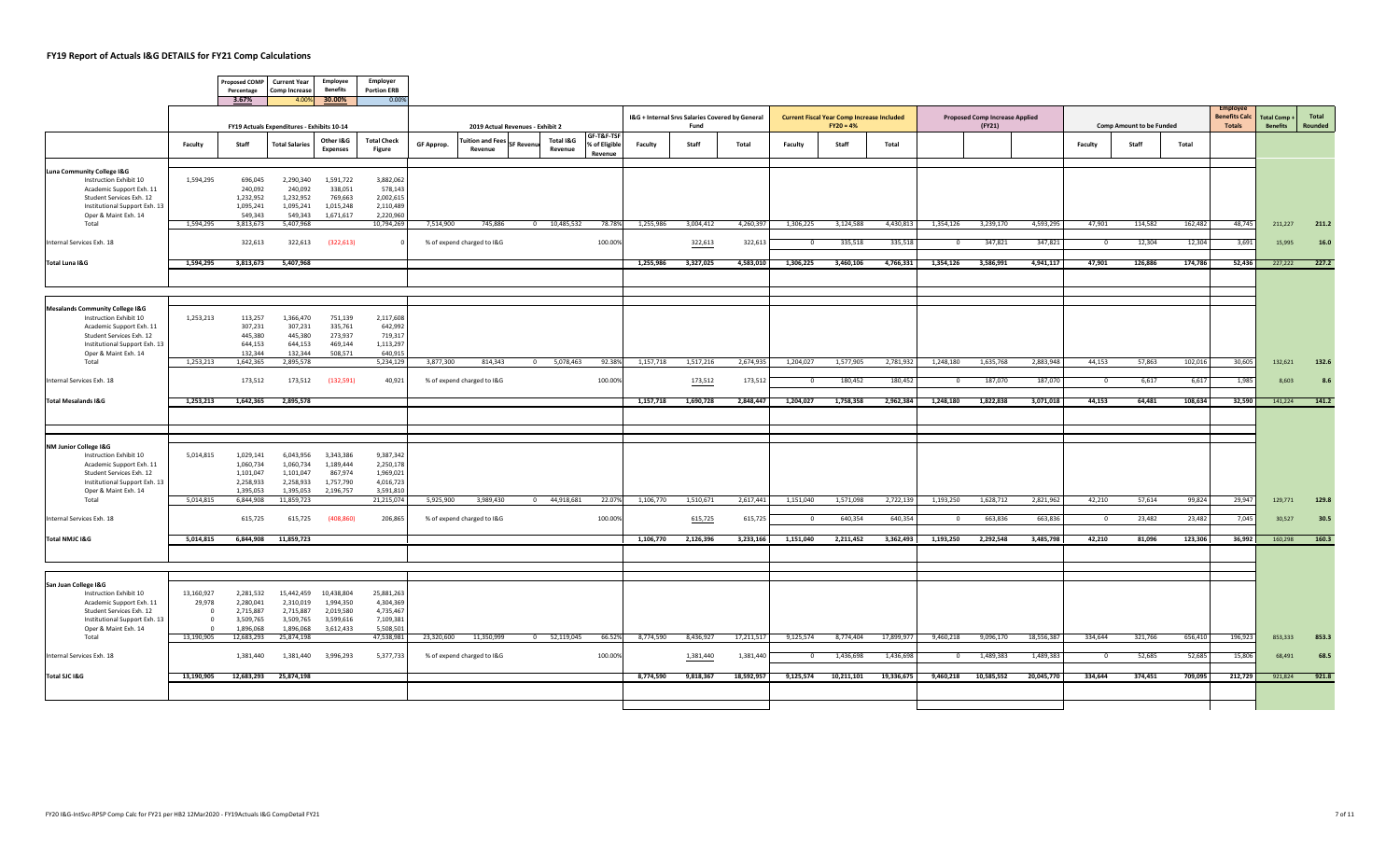ா

───────────────

|                                                                           |           | Percentage                                              | Proposed COMP Current Year<br><b>Comp Increase</b> | Employee<br><b>Benefits</b> | Employer<br><b>Portion ERB</b> |                         |                                    |                  |                      |                                        |           |                                                 |           |                |                                                   |                     |            |                                       |                     |                |                                 |            |                                         |                     |         |
|---------------------------------------------------------------------------|-----------|---------------------------------------------------------|----------------------------------------------------|-----------------------------|--------------------------------|-------------------------|------------------------------------|------------------|----------------------|----------------------------------------|-----------|-------------------------------------------------|-----------|----------------|---------------------------------------------------|---------------------|------------|---------------------------------------|---------------------|----------------|---------------------------------|------------|-----------------------------------------|---------------------|---------|
|                                                                           |           | 3.67%                                                   |                                                    | 4.00% 30.00%                | 0.00%                          |                         |                                    |                  |                      |                                        |           | I&G + Internal Srvs Salaries Covered by General |           |                | <b>Current Fiscal Year Comp Increase Included</b> |                     |            | <b>Proposed Comp Increase Applied</b> |                     |                |                                 |            | <b>Employer</b><br><b>Benefits Calc</b> | <b>Total Comp +</b> | Total   |
|                                                                           |           | FY19 Actuals Expenditures - Exhibits 10-14<br>Other I&G |                                                    |                             |                                |                         | 2019 Actual Revenues - Exhibit 2   |                  |                      |                                        |           | Fund                                            |           |                | $FY20 = 4%$                                       |                     |            | (FY21)                                |                     |                | <b>Comp Amount to be Funded</b> |            | <b>Totals</b>                           | <b>Benefits</b>     | Rounded |
|                                                                           | Faculty   | Staff                                                   | <b>Total Salaries</b>                              | <b>Expenses</b>             | <b>Total Check</b><br>Figure   | GF Approp.              | <b>Tuition and Fees</b><br>Revenue | <b>SF Revenu</b> | Total I&G<br>Revenue | GF-T&F-TSF<br>% of Eligible<br>Revenue | Faculty   | Staff                                           | Total     | Faculty        | Staff                                             | Total               |            |                                       |                     | Faculty        | Staff                           | Total      |                                         |                     |         |
| Santa Fe Community College I&G                                            |           |                                                         |                                                    |                             |                                |                         |                                    |                  |                      |                                        |           |                                                 |           |                |                                                   |                     |            |                                       |                     |                |                                 |            |                                         |                     |         |
| Instruction Exhibit 10<br>Academic Support Exh. 11                        | 7,557,174 | 1,964,438<br>2,057,720                                  | 9,521,612<br>2,057,720                             | 5,818,286<br>1,399,230      | 15,339,898<br>3,456,950        | 15,339,897<br>3,456,951 |                                    |                  |                      |                                        |           |                                                 |           |                |                                                   |                     |            |                                       |                     |                |                                 |            |                                         |                     |         |
| Student Services Exh. 12                                                  |           | 1,934,684                                               | 1,934,684                                          | 1,356,528                   | 3,291,212                      | 3,291,212               |                                    |                  |                      |                                        |           |                                                 |           |                |                                                   |                     |            |                                       |                     |                |                                 |            |                                         |                     |         |
| Institutional Support Exh. 13<br>Oper & Maint Exh. 14                     |           | 3,048,912<br>1,482,044                                  | 3,048,912<br>1,482,044                             | 3,274,316<br>2,836,439      | 6,323,228<br>4,318,483         | 6,323,226<br>4,318,482  |                                    |                  |                      |                                        |           |                                                 |           |                |                                                   |                     |            |                                       |                     |                |                                 |            |                                         |                     |         |
| Total                                                                     | 7,557,174 | 10,487,798                                              | 18,044,972                                         |                             | 32,729,771                     | 9,915,099               | 6,944,218                          |                  | 0 37,541,072         | 44.91%                                 | 3,393,927 | 4,710,070                                       | 8,103,997 | 3,529,684      | 4,898,473                                         | 8,428,157           | 3,659,121  | 5,078,105                             | 8,737,226           | 129,437        | 179,632                         | 309,069    | 92,721                                  | 401,790             | 401.8   |
| Internal Services Exh. 18                                                 |           | 1,476,517                                               | 1,476,517                                          | (1,469,875)                 | 6,642<br>6642                  |                         | % of expend charged to I&G         |                  |                      | 100.00%                                |           | 1,476,517                                       | 1,476,517 | $\overline{0}$ | 1,535,578                                         | 1,535,578           | $\Omega$   | 1,591,889                             | 1,591,889           | $\Omega$       | 56,311                          | 56,311     | 16,893                                  | 73,205              | 73.2    |
| Total SFCC I&G                                                            | 7,557,174 | 10,487,798                                              | 18,044,972                                         |                             |                                |                         |                                    |                  |                      |                                        | 3,393,927 | 6,186,587                                       | 9,580,514 | 3,529,684      | 6,434,051                                         | 9,963,734           | 3,659,121  | 6,669,994                             | 10,329,115          | 129,437        | 235,943                         | 365,380    | 109,614                                 | 474,994             | 475.0   |
|                                                                           |           |                                                         |                                                    |                             |                                |                         |                                    |                  |                      |                                        |           |                                                 |           |                |                                                   |                     |            |                                       |                     |                |                                 |            |                                         |                     |         |
|                                                                           |           |                                                         |                                                    |                             |                                |                         |                                    |                  |                      |                                        |           |                                                 |           |                |                                                   |                     |            |                                       |                     |                |                                 |            |                                         |                     |         |
| NM Military Institute I&G<br>Instruction Exhibit 10                       | 6,873,021 | 385,158                                                 | 7,258,179                                          | 3,508,884                   | 10,767,063                     |                         |                                    |                  |                      |                                        |           |                                                 |           |                |                                                   |                     |            |                                       |                     |                |                                 |            |                                         |                     |         |
| Academic Support Exh. 11<br>Student Services Exh. 12                      |           | 781,500<br>787,605                                      | 781,500<br>787,605                                 | 518,297<br>1,039,604        | 1,299,797<br>1,827,209         |                         |                                    |                  |                      |                                        |           |                                                 |           |                |                                                   |                     |            |                                       |                     |                |                                 |            |                                         |                     |         |
| Institutional Support Exh. 13                                             |           | 1,814,024                                               | 1,814,024                                          | 1,586,019                   | 3,400,04                       |                         |                                    |                  |                      |                                        |           |                                                 |           |                |                                                   |                     |            |                                       |                     |                |                                 |            |                                         |                     |         |
| Oper & Maint Exh. 14<br>Total                                             | 6,873,021 | 1,434,594<br>5,202,881                                  | 1,434,594<br>12,075,902                            | 1,987,065                   | 3,421,659<br>20,715,771        | 1,328,500               | 2,751,474                          |                  | 0 27,593,070         | 14.79%                                 | 1,016,520 | 769,506                                         | 1,786,026 | 1,057,181      | 800,286                                           | 1,857,467           | 1,095,948  | 829,634                               | 1,925,582           | 38,768         | 29,347                          | 68,115     | 20,435                                  | 88,550              | 88.5    |
| Internal Services Exh. 18                                                 |           | 498,962                                                 | 498,962                                            | (52, 264)                   | 446,698                        |                         | % of expend charged to I&G         |                  |                      | 74.21%                                 |           | 370,280                                         | 370,280   | $\overline{0}$ | 385,091                                           | 385,091             | $^{\circ}$ | 399,213                               | 399,213             | $\overline{0}$ | 14,122                          | 14,122     | 4,237                                   | 18,358              | 18.4    |
| Total NMMI I&G                                                            | 6.873.021 | 5.202.881                                               | 12.075.902                                         |                             |                                |                         |                                    |                  |                      |                                        | 1.016.520 |                                                 |           | 1.057.181      | 1.185.377                                         |                     | 1.095.948  | 1.228.846                             | 2.324.795           | 38.768         | 43.469                          | 82.237     |                                         |                     |         |
|                                                                           |           |                                                         |                                                    |                             |                                |                         |                                    |                  |                      |                                        |           | 1,139,786                                       | 2,156,306 |                |                                                   | 2.242.558           |            |                                       |                     |                |                                 |            | 24.671                                  | 106,908             | 106.9   |
|                                                                           |           |                                                         |                                                    |                             |                                |                         |                                    |                  |                      |                                        |           |                                                 |           |                |                                                   |                     |            |                                       |                     |                |                                 |            |                                         |                     |         |
|                                                                           |           |                                                         |                                                    |                             |                                |                         |                                    |                  |                      |                                        |           |                                                 |           |                |                                                   |                     |            |                                       |                     |                |                                 |            |                                         |                     |         |
| NM School for the Blind & Visually Impaired I&G<br>Instruction Exhibit 10 | 2,235,594 | 1,099,663                                               | 3,335,257                                          | 1,691,102                   | 5,026,359                      |                         |                                    |                  |                      |                                        |           |                                                 |           |                |                                                   |                     |            |                                       |                     |                |                                 |            |                                         |                     |         |
| Academic Support Exh. 11<br>Student Services Exh. 12                      |           | 2,492,512<br>1,015,709                                  | 2,492,512<br>1,015,709                             | 1,085,487<br>615,390        | 3,577,999<br>1,631,099         |                         |                                    |                  |                      |                                        |           |                                                 |           |                |                                                   |                     |            |                                       |                     |                |                                 |            |                                         |                     |         |
| Institutional Support Exh. 13                                             |           | 1,326,621                                               | 1,326,621                                          | 1,053,152                   | 2,379,773                      |                         |                                    |                  |                      |                                        |           |                                                 |           |                |                                                   |                     |            |                                       |                     |                |                                 |            |                                         |                     |         |
| Oper & Maint Exh. 14<br>Total                                             | 2,235,594 | 633,280<br>6,567,785                                    | 633,280<br>8,803,379                               | 1,110,843                   | 1,744,123<br>14,359,353        | 1,327,800               | $\overline{0}$                     |                  | 0 15,435,852         | 8.60%                                  | 192,261   | 564,830                                         | 757,091   | 199,952        | 587,423                                           | 787,374             | 207,284    | 608,964                               | 816,248             | 7,332          | 21,541                          | 28,874     | 8,662                                   | 37,536              | 37.5    |
|                                                                           |           |                                                         |                                                    |                             |                                |                         |                                    |                  |                      |                                        |           |                                                 |           |                |                                                   |                     |            |                                       |                     |                |                                 |            |                                         |                     |         |
| Internal Services Exh. 18                                                 |           | $\overline{0}$                                          | $\overline{\mathbf{0}}$                            |                             |                                |                         | % of expend charged to I&G         |                  |                      | 0.00%                                  |           | $\overline{\mathbf{0}}$                         |           | $\overline{0}$ | $\overline{\mathbf{0}}$                           |                     |            |                                       |                     | $\overline{0}$ | $\overline{\mathbf{0}}$         |            |                                         |                     |         |
| Total NMSBVI I&G                                                          | 2,235,594 | 6,567,785                                               | 8,803,379                                          |                             |                                |                         |                                    |                  |                      |                                        | 192,261   | 564,830                                         | 757,091   | 199,952        | 587,423                                           | 787,374             | 207,284    | 608,964                               | 816,248             | 7,332          | 21,541                          | 28,874     | 8,662                                   | 37,536              | 37.5    |
|                                                                           |           |                                                         |                                                    |                             |                                |                         |                                    |                  |                      |                                        |           |                                                 |           |                |                                                   |                     |            |                                       |                     |                |                                 |            |                                         |                     |         |
|                                                                           |           |                                                         |                                                    |                             |                                |                         |                                    |                  |                      |                                        |           |                                                 |           |                |                                                   |                     |            |                                       |                     |                |                                 |            |                                         |                     |         |
| NM School for the Deaf I&G                                                |           |                                                         |                                                    |                             |                                |                         |                                    |                  |                      |                                        |           |                                                 |           |                |                                                   |                     |            |                                       |                     |                |                                 |            |                                         |                     |         |
| Instruction Exhibit 10<br>Academic Support Exh. 11                        | 1,568,967 | 769,950<br>2,937,027                                    | 2,338,917<br>2,937,027                             | 1,158,326<br>1,452,587      | 3,497,243<br>4,389,614         |                         |                                    |                  |                      |                                        |           |                                                 |           |                |                                                   |                     |            |                                       |                     |                |                                 |            |                                         |                     |         |
| Student Services Exh. 12                                                  |           | 2,021,480                                               | 2,021,480                                          | 1,015,888                   | 3,037,368                      |                         |                                    |                  |                      |                                        |           |                                                 |           |                |                                                   |                     |            |                                       |                     |                |                                 |            |                                         |                     |         |
| Institutional Support Exh. 13<br>Oper & Maint Exh. 14                     |           | 1,451,572<br>897,172                                    | 1,451,572<br>897,172                               | 1,321,949<br>1,362,696      | 2,773,52<br>2,259,868          |                         |                                    |                  |                      |                                        |           |                                                 | 86,468    |                |                                                   |                     |            |                                       |                     |                |                                 |            |                                         |                     |         |
| Total                                                                     | 1,568,967 | 8,077,201                                               | 9,646,168                                          |                             | 15,957,614                     | 4,113,000               | $\Omega$                           |                  | 0 18,350,745         | 22.419                                 | 351,606   | 1,810,101                                       | 2,161,706 | 365,670        | 1,882,505                                         | 2,248,174           | 379,079    | 1,951,538                             | 2,330,617           | 13,409         | 69,033                          | 82,443     | 24,733                                  | 107,176             | 107.2   |
| Internal Services Exh. 18                                                 |           | $\Omega$                                                | $\overline{0}$                                     |                             |                                |                         | % of expend charged to I&G         |                  |                      | 0.00%                                  |           | $\mathbf{0}$                                    |           | $\overline{0}$ | $\overline{0}$                                    |                     | $^{\circ}$ | $\overline{0}$                        |                     | $\overline{0}$ | $\overline{0}$                  |            |                                         |                     |         |
|                                                                           |           |                                                         |                                                    |                             |                                |                         |                                    |                  |                      |                                        |           |                                                 |           |                |                                                   |                     |            |                                       |                     |                |                                 |            |                                         |                     |         |
| Total NMSD I&G                                                            | 1,568,967 | 8,077,201                                               | 9,646,168                                          |                             |                                |                         |                                    |                  |                      |                                        | 351,606   | 1,810,101                                       | 2,161,706 | 365,670        | 1,882,505                                         | 2,248,174           | 379,079    | 1,951,538                             | 2,330,617           | 13,409         | 69,033                          | 82,443     | 24,733                                  | 107,176             | 107.2   |
|                                                                           |           |                                                         |                                                    |                             |                                |                         |                                    |                  |                      |                                        |           |                                                 |           |                |                                                   | <b>Grand Totals</b> |            |                                       | <b>Grand Totals</b> | 10,275,964     | 11,677,983                      | 21,953,947 | 6,586,184                               | 28,540,132 28,540.1 |         |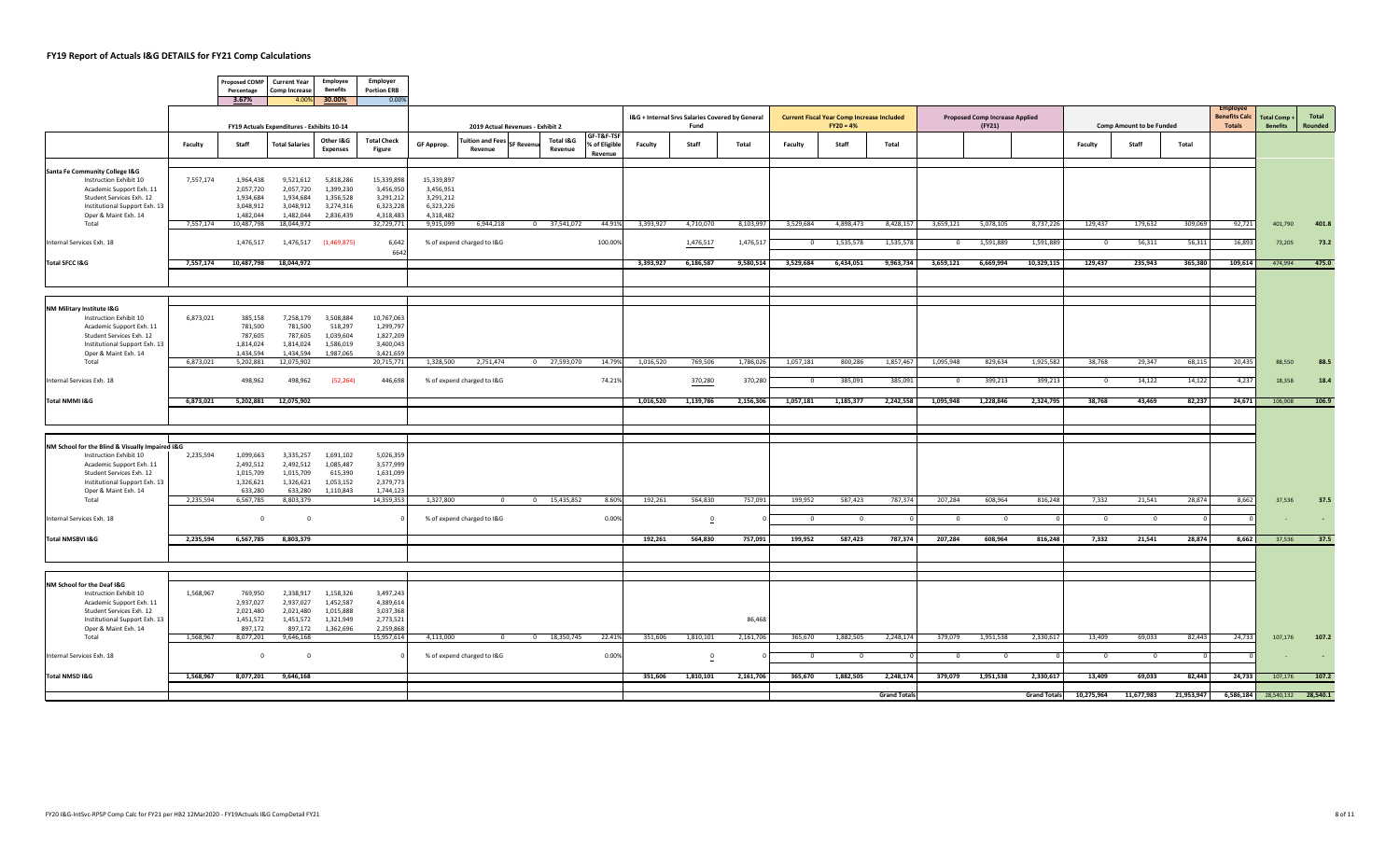# **FY21 RPSP COMPENSATION DETAILS**

**FY21 Employer Portion ERB Increase 0.00% <-- Formula will add ERB/SS increases to tota**

|                                                                                  |             | 2019 ROA Actual Expenditures  |                                                                                           |                                              |                                                                                           |                   |                     |                                                              | <b>2019 ROA Actual Revenues</b>      |                                 |                                             |                                           |                      | <b>FY19 RoA State Supported Salaries</b> |                  |                        | <b>State Supported Salaries Increased by Current Ye</b><br>Comp Increase $(FY20 = 4\%)$ |                   |                   | <b>Proposed Comp Increase Applied</b><br>(FY21) |                  |                | <b>Comp Amount to be Funded</b> |               |                                      |                      |
|----------------------------------------------------------------------------------|-------------|-------------------------------|-------------------------------------------------------------------------------------------|----------------------------------------------|-------------------------------------------------------------------------------------------|-------------------|---------------------|--------------------------------------------------------------|--------------------------------------|---------------------------------|---------------------------------------------|-------------------------------------------|----------------------|------------------------------------------|------------------|------------------------|-----------------------------------------------------------------------------------------|-------------------|-------------------|-------------------------------------------------|------------------|----------------|---------------------------------|---------------|--------------------------------------|----------------------|
|                                                                                  | Exhibit     | Inrestricted<br>Faculty Salar | <b>Restricted</b><br><b>Faculty Salarie</b><br>(UNMHSC &<br>NMSU only, se<br>Notes 3 & 4) | <b>Inrestricted</b><br><b>Staff Salaries</b> | estricted Stal<br><b>Salaries</b><br><b>UNMHSC &amp;</b><br>NMSU only, se<br>Notes 3 & 4) | <b>Total</b>      | <b>GF Approp</b>    | <b>Tobacco</b><br><b>Settlement</b><br>unds/Cig Ta<br>Approp | Federal<br>(NMSU only<br>see Note 3) | Total<br>Inrestricte<br>Revenue | otal Restricte<br>(NMSU only<br>see Note 3) | <b>Supported</b><br>% of Total<br>Revenue | Faculty              | Staff                                    | Total            | Faculty                | Staff                                                                                   | <b>Total</b>      | Faculty           | <b>Staff</b>                                    | <b>Total</b>     | Faculty        | Staff                           | <b>Total</b>  | <b>Total Comp</b><br><b>Benefits</b> | <b>Total Rounded</b> |
| NEW MEXICO INSTITUTE OF MINING & TECHN                                           |             |                               |                                                                                           |                                              |                                                                                           |                   |                     |                                                              |                                      |                                 |                                             |                                           |                      |                                          |                  |                        |                                                                                         |                   |                   |                                                 |                  |                |                                 |               |                                      |                      |
| Athletics Moved to I&G                                                           | 21          |                               |                                                                                           | $\overline{0}$                               |                                                                                           |                   |                     |                                                              |                                      | $\mathbf 0$                     |                                             | 0.00%                                     | $\overline{0}$       | $\Omega$                                 |                  | $^{\circ}$             | $\mathbf 0$                                                                             |                   | $\mathbf 0$       | $\overline{\mathbf{0}}$                         |                  | $\overline{0}$ | $\overline{0}$                  |               |                                      |                      |
| <b>Research &amp; Public Service Projects</b>                                    |             |                               |                                                                                           |                                              |                                                                                           |                   |                     |                                                              |                                      |                                 |                                             |                                           |                      |                                          |                  |                        |                                                                                         |                   |                   |                                                 |                  |                |                                 |               |                                      |                      |
| Minority engin, math & science (MESA) Moved to NMHEI                             |             |                               |                                                                                           |                                              |                                                                                           |                   |                     |                                                              |                                      |                                 |                                             | 0.00                                      |                      |                                          |                  |                        |                                                                                         |                   |                   |                                                 |                  |                |                                 |               |                                      |                      |
| Bureau of Mines (aka Geology & Mineral Resou                                     | 22          | 5,194                         |                                                                                           | 2,117,889                                    |                                                                                           | 2,123,083         | 3,942,900           |                                                              |                                      | 4,067,267                       |                                             | 96.94                                     | 5,035                | 2,053,129                                | 2,058,16         | 5,237                  | 2,135,254                                                                               | 2,140,49          | 5,429             | 2,213,556                                       | 2,218,98         | 192            | 78,302                          | 78,49         | 102.042                              | 102.0                |
| Petroleum Recovery Research Center                                               | 16<br>22    | 11,612                        |                                                                                           | 671,212                                      |                                                                                           | 682,824           | 1,864,600           |                                                              |                                      | 1,864,600                       |                                             | 100.009                                   | 11,612<br>$\sqrt{2}$ | 671,212                                  | 682,824          | 12,076<br>$\Omega$     | 698,060                                                                                 | 710,137           | 12,519            | 723,659                                         | 736,17           | 443            | 25,599                          | 26,04         | 33,854                               | 33.9                 |
| <b>Bureau of Mines inspection</b><br>Energetic Materials Research Center (EMRTC) | 16          |                               |                                                                                           | 81,286<br>368,678                            |                                                                                           | 81,28<br>368,678  | 314,400<br>788,900  |                                                              |                                      | 314,400<br>788,900              |                                             | 100.00<br>100.00                          |                      | 81,286<br>368,678                        | 81,28<br>368,678 | $^{\circ}$             | 84,537<br>383,425                                                                       | 84,537<br>383,42  | $\mathbf 0$       | 87,638<br>397,486                               | 87,638<br>397,48 |                | 3.100<br>14,061                 | 3,10<br>14,06 | 4,030<br>18,279                      | 4.0<br>18.3          |
| Science & Engineering Fair (incl Olympiad and                                    | 17          |                               |                                                                                           | 125,899                                      |                                                                                           | 125,899           | 200,400             |                                                              |                                      | 200,400                         |                                             | 100.009                                   | $\Omega$             | 125,899                                  | 125,899          | $\mathbf{0}$           | 130,935                                                                                 | 130,935           |                   | 135,736                                         | 135,736          |                | 4,802                           | 4,80          | 6,242                                | $6.2$                |
| Aerospace Engineering Moved to I&G FY20                                          |             | $\Omega$                      |                                                                                           |                                              |                                                                                           |                   |                     |                                                              |                                      | $\Omega$                        |                                             | 0.00                                      | $\Omega$             |                                          |                  | $\Omega$               |                                                                                         |                   |                   |                                                 |                  |                |                                 |               |                                      |                      |
| Institute for Complex Additive Systems Analys                                    | 16          |                               |                                                                                           | 514,915                                      |                                                                                           | 514,915           | 805,900             |                                                              |                                      | 805,900                         |                                             | 100.00                                    | $\sqrt{ }$           | 514,915                                  | 514,915          | - 0                    | 535,512                                                                                 | 535,51            | $\Omega$          | 555,149                                         | 555,149          |                | 19,638                          | 19,638        | 25,529                               | 25.5                 |
| Cave and karst research (nat'l institute)                                        | 16          | 16.650                        |                                                                                           | 129,947                                      |                                                                                           | 146,597           | 358,600             |                                                              |                                      | 358,600                         |                                             | 100.00                                    | 16.650               | 129.947                                  | 146.59           | 17.316                 | 135,145                                                                                 | 152.46            | 17.951            | 140.101                                         | 158.05           | 635            | 4.956                           | 5.59          | 7.268                                | 7.3                  |
| Geophysical Research Center                                                      | 16          | 599,970                       |                                                                                           | 20,284                                       |                                                                                           | 620,254           | 1,088,700           |                                                              |                                      | 1,088,700                       |                                             | 100.009                                   | 599,970              | 20,284                                   | 620,25           | 623,969                | 21,095                                                                                  | 645,064           | 646,850           | 21,869                                          | 668,71           | 22,882         | 774                             | 23,655        | 30,752                               | 30.8                 |
| <b>Homeland Security Center</b>                                                  | 16          | 1,136                         |                                                                                           | 278,975                                      |                                                                                           | 280,11            | 519,800             |                                                              |                                      | 519,800                         |                                             | 100.00                                    | 1,136                | 278,975                                  | 280,11           | 1,181                  | 290,134                                                                                 | 291,31            | 1,225             | 300,774                                         | 301.99           | 43             | 10.640                          | 10.683        | 13.888                               | 13.9                 |
| Aquifer mapping                                                                  | 22          |                               |                                                                                           | $\Omega$                                     |                                                                                           |                   | - 0                 |                                                              |                                      | $^{\circ}$                      |                                             | 0.009                                     | $\Omega$             | $\Omega$                                 |                  | $\circ$                | $^{\circ}$                                                                              |                   | $^{\circ}$        | $\overline{0}$                                  |                  |                |                                 |               |                                      |                      |
| Wastewater Filter System Pilot                                                   | 16          |                               |                                                                                           |                                              |                                                                                           |                   |                     |                                                              |                                      |                                 |                                             |                                           |                      |                                          |                  | $\Omega$               | $\sqrt{ }$                                                                              |                   |                   |                                                 |                  |                |                                 |               |                                      |                      |
| <b>Total NMIMT</b>                                                               |             | 634,562                       |                                                                                           | 0 4,309,085                                  |                                                                                           | 0 4,943,647       | 9,884,200           | $\mathbf{0}$                                                 |                                      | 0 10,008,567                    | $\mathbf{0}$                                |                                           | 634,403              | 4,244,325                                | 4,878,728        | 659,779                | 4,414,098                                                                               | 5,073,877         | 683,974           | 4,575,968                                       | 5,259,942        | 24,195         | 161,869                         | 186,064       | 241,883                              | 241.9                |
|                                                                                  |             |                               |                                                                                           |                                              |                                                                                           |                   |                     |                                                              |                                      |                                 |                                             |                                           |                      |                                          |                  |                        |                                                                                         |                   |                   |                                                 |                  |                |                                 |               |                                      |                      |
| <b>NEW MEXICO STATE UNIVERSITY</b>                                               |             |                               |                                                                                           |                                              |                                                                                           |                   |                     |                                                              |                                      |                                 |                                             |                                           |                      |                                          |                  |                        |                                                                                         |                   |                   |                                                 |                  |                |                                 |               |                                      |                      |
| Athletics                                                                        | 21<br>17    |                               |                                                                                           | 5,831,078                                    |                                                                                           | 5,831,078         | 3,220,800           |                                                              |                                      | 14,514,974                      |                                             | 22.199                                    | $\Omega$             | 1,293,887                                | 1,293,887        | $^{\circ}$             | 1,345,642                                                                               | 1,345,64          | 0                 | 1,394,989                                       | 1,394,98         |                | 49.346                          | 49,34         | 64,150                               | 64.1                 |
| <b>Educational television (KRWG)</b><br>Carlsbad - nurse expansion               | 18G         |                               |                                                                                           | 608,105                                      |                                                                                           | 608,10            | 1,073,600           |                                                              |                                      | 1,076,431                       |                                             | 99.74                                     | $\Omega$<br>$\Omega$ | 606,506                                  | 606,506          | $\Omega$<br>$^{\circ}$ | 630,766<br>- 0                                                                          | 630,76            | $\Omega$          | 653,897<br>$\Omega$                             | 653,89           |                | 23,131                          | 23,13         | 30,070                               | 30.1                 |
| Department of Agriculture (Note 4)                                               | 22          | $\Omega$                      | $\Omega$                                                                                  | 5,867,408                                    | 839,810                                                                                   | 6,707,218         | 12,386,600          |                                                              | 2,808,511                            | 17,602,738                      | 2,843,399                                   | 74.329                                    | $\Omega$             | 4,984,654                                | 4,984,654        | $\Omega$               | 5,184,040                                                                               | 5,184,040         | $\Omega$          | 5,374,144                                       | 5,374,144        |                | 190,104                         | 190,10        | 247,135                              | 247.1                |
| <b>Research &amp; Public Service Projects</b>                                    |             |                               |                                                                                           |                                              |                                                                                           |                   |                     |                                                              |                                      |                                 |                                             |                                           |                      |                                          |                  | $\Omega$               |                                                                                         |                   |                   |                                                 |                  |                |                                 |               |                                      |                      |
| Agricultural Experiment Station (AES) (Note 4                                    | 16          | 4,768,939                     | 2,459,363                                                                                 | 5.196.387                                    | 3,922,196                                                                                 | 16,346,88         | 14,746,600          |                                                              | 14,981,665                           | 17,661,307                      | 16,880,155                                  | 86.079                                    | 6,221,071            | 7,847,950                                | 14.069.02        | 6,469,914              | 8,161,868                                                                               | 14,631,78         | 6,707,172         | 8,461,171                                       | 15.168.34        | 237,258        | 299,304                         | 536,56        | 697,531                              | 697.5                |
| Cooperative Extension Service (CES) (Note 4)                                     | 17          | 4,920,707                     | 2,601,114                                                                                 | 3,549,487                                    | 3,309,133                                                                                 | 14,380,44         | 13,308,300          |                                                              | 9,055,339                            | 14,547,853                      | 12,663,715                                  | 82.18                                     | 6,181,757            | 5,636,709                                | 11.818.4         | 6,429,027              | 5,862,178                                                                               | 12,291,20         | 6,664,786         | 6,077,150                                       | 12,741,93        | 235,759        | 214,972                         | 450,73        | 585,950                              | 585.9                |
| Water resource research + Clean Water Tech.                                      | 16          | 13.072                        |                                                                                           | 300,607                                      |                                                                                           | 313,679           | 1,122,300           |                                                              |                                      | 1.171.259                       |                                             | 95.829                                    | 12.526               | 288,042                                  | 300,56           | 13,027                 | 299,563                                                                                 | 312,590           | 13,504            | 310,548                                         | 324.05           | 478            | 10,985                          | 11,46         | 14,902                               | 14.9                 |
| Indian resources development                                                     | 17          | 14.073                        |                                                                                           | 49,192                                       |                                                                                           | 63,26             | 275,900             |                                                              |                                      | 275,900                         |                                             | 100.009                                   | 14,073               | 49,192                                   | 63,26            | 14,636                 | 51,160                                                                                  | 65,79             | 15.173            | 53,036                                          | 68,20            | 537            | 1,876                           | 2,413         | 3,137                                | 3.1                  |
| Carlsbad manufacturing sector dev program                                        | 17          | 168.124                       |                                                                                           | 19.417                                       |                                                                                           | 187,541           | 385,000             |                                                              |                                      | 385,000                         |                                             | 100.00                                    | 168.124              | 19,417                                   | 187,541          | 174,849                | 20,194                                                                                  | 195,043           | 181.261           | 20,934                                          | 202,195          | 6,412          | 741                             | 7,152         | 9,298                                | 9.3                  |
| Manufacturing sector dev program (Technolo                                       | 17          | 43.499                        |                                                                                           | 228,973                                      |                                                                                           | 272,47            | 513,900             |                                                              |                                      | 513,900                         |                                             | 100.00                                    | 43.499               | 228,973                                  | 272,472          | 45,239                 | 238,132                                                                                 | 283,37            | 46.898            | 246,864                                         | 293,76           | 1,659          | 8,733                           | 10,39         | 13,509                               | 13.5                 |
| <b>Minority Student Services</b>                                                 | 18G         |                               |                                                                                           |                                              |                                                                                           |                   |                     |                                                              |                                      |                                 |                                             |                                           |                      |                                          |                  | $\sqrt{2}$             | $\Omega$                                                                                |                   |                   |                                                 |                  |                |                                 |               |                                      |                      |
| Stem Alliance for Minority Participation (AMP)                                   | 17          | 10,250                        |                                                                                           | 134,421                                      |                                                                                           | 144,671           | 302,400             |                                                              |                                      | 302,400                         |                                             | 100.00                                    | 10,250               | 134,421                                  | 144.67           | 10,660                 | 139,798                                                                                 | 150,458           | 11,051            | 144,924                                         | 155,97           | 391            | 5,127                           | 5,51          | 7,173                                | 7.2                  |
| Arrowhead Center for Business Development                                        | 17          | $\Omega$                      |                                                                                           | 353,294                                      |                                                                                           | 353,294           | 322,200             |                                                              |                                      | 387,853                         |                                             | 83.07                                     | $\Omega$             | 293,491                                  | 293,491          | $\Omega$               | 305,231                                                                                 | 305,23:           | $\Omega$          | 316,424                                         | 316,424          | - 0            | 11,193                          | 11,193        | 14,551                               | 14.6                 |
| NMSU nurse expansion                                                             | 1&G         |                               |                                                                                           |                                              |                                                                                           |                   |                     |                                                              |                                      |                                 |                                             | 0.00                                      |                      |                                          |                  | $\overline{0}$         |                                                                                         |                   |                   |                                                 |                  |                |                                 |               |                                      |                      |
| Mental health nurse practitioner                                                 | 18G         |                               |                                                                                           |                                              |                                                                                           |                   |                     |                                                              |                                      |                                 |                                             | 0.00                                      |                      |                                          |                  | - C                    |                                                                                         |                   |                   |                                                 |                  |                |                                 |               |                                      |                      |
| Alliance teaching & learning advancement                                         | 17<br>17    | 30.077                        |                                                                                           | 52,587                                       |                                                                                           | 82,664            | 141,500             |                                                              |                                      | 141,500                         |                                             | 100.009                                   | 30,077               | 52,587                                   | 82,664           | 31,280                 | 54,690                                                                                  | 85,971            | 32,427            | 56,696                                          | 89,12            | 1,147          | 2,006                           | 3,15          | 4.098                                | 4.1                  |
| College Assistant Migrant Program (CAMP) L<br>Sunspot and Solar Observatory      | 16          | 6,031<br>20,693               |                                                                                           | 82,605<br>155,851                            |                                                                                           | 88,636<br>176,544 | 199,800<br>273,000  |                                                              |                                      | 199,800<br>273,000              |                                             | 100.00<br>100.00                          | 6.031<br>20,693      | 82.605<br>155,851                        | 88,636<br>176,54 | 6,272<br>21,521        | 85,909<br>162,085                                                                       | 92,18<br>183,60   | 6,502<br>22,310   | 89,060<br>168,029                               | 95,56<br>190,339 | 230<br>789     | 3,150<br>5,944                  | 3.38<br>6,73  | 4,395<br>8,753                       | 4.4<br>8.8           |
| Advertise Chile * included in Dept of Ag total                                   | 22          |                               |                                                                                           |                                              |                                                                                           |                   |                     |                                                              |                                      | $\Omega$                        |                                             | 100.009                                   |                      |                                          |                  | - 0                    | $\sqrt{ }$                                                                              |                   |                   |                                                 |                  |                |                                 |               |                                      |                      |
| Autism Program                                                                   | 17          |                               |                                                                                           |                                              |                                                                                           |                   | 107,000             |                                                              |                                      | 107,000                         |                                             | 100.009                                   |                      |                                          |                  | $\Omega$               |                                                                                         |                   |                   |                                                 |                  |                |                                 |               |                                      |                      |
| <b>Total NMSU</b>                                                                |             | 9,995,465                     | 5,060,477                                                                                 | 22,429,412                                   | 8,071,139                                                                                 | 45,556,493        | 48,378,900          |                                                              | 0 26,845,515                         | 69,160,915                      | 32,387,269                                  |                                           | 12,708,100           | 21,674,284                               | 34,382,384       | 13,216,424             | 22,541,256                                                                              | 35,757,680        | 13,701,083        | 23,367,866                                      | 37,068,949       | 484,659        | 826,610                         | 1,311,270     | 1,704,651                            | 1,704.7              |
|                                                                                  |             |                               |                                                                                           |                                              |                                                                                           |                   |                     |                                                              |                                      |                                 |                                             |                                           |                      |                                          |                  |                        |                                                                                         |                   |                   |                                                 |                  |                |                                 |               |                                      |                      |
| UNIVERSITY OF NEW MEXICO                                                         |             |                               |                                                                                           |                                              |                                                                                           |                   |                     |                                                              |                                      |                                 |                                             |                                           |                      |                                          |                  |                        |                                                                                         |                   |                   |                                                 |                  |                |                                 |               |                                      |                      |
| Athletics                                                                        | 21          | 5,000                         |                                                                                           | 10,588,029                                   |                                                                                           | 10,593,029        | \$2,641,500         |                                                              |                                      | \$30,421,418                    |                                             | 8.68                                      | \$434                | \$919,361                                | \$919,79         | 452                    | 956,136                                                                                 | \$956,58          | 468               | 991.198                                         | 991,666          | 17             | 35,062                          | 35,07         | 45.603                               | 45.6                 |
| Educational television (KNME)                                                    | 17          | $\Omega$                      |                                                                                           | 2,174,323                                    |                                                                                           | 2,174,323         | 1,092,300           |                                                              |                                      | 5,438,787                       |                                             | 20.08                                     |                      | 436,681                                  | 436,68           | $\Omega$               | 454,148                                                                                 | 454,14            |                   | 470,802                                         | 470,80           |                | 16,654                          | 16.65         | 21,650                               | 21.7                 |
| Gallup - nurse expansion                                                         | 18G         |                               |                                                                                           |                                              |                                                                                           |                   |                     |                                                              |                                      |                                 |                                             |                                           |                      |                                          |                  | $\Omega$               |                                                                                         |                   |                   |                                                 |                  |                |                                 |               |                                      |                      |
| Research & Public Service Projects:                                              |             |                               |                                                                                           |                                              |                                                                                           |                   |                     |                                                              |                                      |                                 |                                             |                                           |                      |                                          |                  | $\Omega$               |                                                                                         |                   | $\Omega$          | $\Omega$                                        |                  |                |                                 |               |                                      |                      |
| Judicial selection                                                               | 17<br>16,17 | 3.868<br>92,667               |                                                                                           | 12.639<br>379,625                            |                                                                                           | 16,507            | 21,400<br>1,059,800 |                                                              |                                      | 21,400<br>1,004,622             |                                             | 100.00<br>105.49                          | 3.868<br>97,757      | 12,639<br>400,476                        | 16,50            | 4,023<br>101,667       | 13,145                                                                                  | 17,167            | 4,170             | 13,627                                          | 17,79            | 148<br>3,728   | 482                             | -63<br>19.00  | 818<br>24,702                        | 0.8<br>24.7          |
| SW Research Ctr (incl Ctr Reg Stud + Span Co)                                    | 17          | 11,453                        |                                                                                           | 34,997                                       |                                                                                           | 472,292<br>46,450 | 69,000              |                                                              |                                      | 69,000                          |                                             | 100.00                                    | 11,453               | 34,997                                   | 498,23<br>46,45  | 11,911                 | 416,495<br>36,397                                                                       | 518,162<br>48,308 | 105,395<br>12,348 | 431,768<br>37,732                               | 537,16<br>50,080 | 437            | 15,273<br>1,335                 | 1,77          | 2,303                                | 2.3                  |
| Substance abuse program<br>Resource geographic information system                | 16          |                               |                                                                                           | 39,059                                       |                                                                                           | 39,059            | 61,700              |                                                              |                                      | 61,700                          |                                             | 100.009                                   | $\Omega$             | 39,059                                   | 39,05            | $\Omega$               | 40,621                                                                                  | 40,621            |                   | 42,111                                          | 42,111           |                | 1,490                           | 1,490         | 1,937                                | 1.9                  |
| Southwest Indian Law Clinic                                                      | 17          | 128,744                       |                                                                                           |                                              |                                                                                           | 128,744           | 193,000             |                                                              |                                      | 193,000                         |                                             | 100.00                                    | 128,744              | $\sqrt{2}$                               | 128,74           | 133,894                | - 0                                                                                     | 133,894           | 138,804           | $\Omega$                                        | 138,804          | 4,910          |                                 | 4,910         | 6,383                                | 6.4                  |
| BBER Census and population analysis                                              | 17          | 28.246                        |                                                                                           | 207,223                                      |                                                                                           | 235,469           | 360,200             |                                                              |                                      | 362,730                         |                                             | 99.30                                     | 28.049               | 205,778                                  | 233.82           | 29.171                 | 214,009                                                                                 | 243,180           | 30.241            | 221,857                                         | 252,097          | 1,070          | 7,848                           | 8,918         | 11,593                               | 11.6                 |
| New Mexico Historical Review                                                     | 17          | 29.392                        |                                                                                           | 6.336                                        |                                                                                           | 35,728            | 44,600              |                                                              |                                      | 70.497                          |                                             | 63.27                                     | 18,595               | 4.008                                    | 22,603           | 19,339                 | 4,169                                                                                   | 23,50             | 20.048            | 4,322                                           | 24,370           | 709            | 153                             | 8£            | 1,121                                | $1.1$                |
| Ibero-American education (incl Spanish Resour                                    | 17          | 5.985                         |                                                                                           | 32,340                                       |                                                                                           | 38,325            | 83,700              |                                                              |                                      | 83,700                          |                                             | 100.009                                   | 5.985                | 32,340                                   | 38,325           | 6,224                  | 33.634                                                                                  | 39,858            | 6.453             | 34,867                                          | 41,320           | 228            | 1,233                           | 1,46          | 1,900                                | 1.9                  |
| Manufacturing engineering program                                                | 16          | 141,137                       |                                                                                           | 118,403                                      |                                                                                           | 259,540           | 523,100             |                                                              |                                      | 523,100                         |                                             | 100.00                                    | 141,137              | 118,403                                  | 259,54           | 146,782                | 123,139                                                                                 | 269,92            | 152,165           | 127,655                                         | 279,820          | 5,383          | 4,516                           | 9,89          | 12,868                               | 12.9                 |
| Wildlife law education                                                           | 17          |                               |                                                                                           | 62.92                                        |                                                                                           | 62,921            | 90,000              |                                                              |                                      | 90,000                          |                                             | 100.00                                    |                      | 62,921                                   | 62.92            |                        | 65,438                                                                                  | 65,438            |                   | 67,838                                          | 67,838           |                | 2,400                           | 2,400         | 3,120                                | 3.1                  |
| Morrissey Hall programs (incl Morrissey Hall                                     | 16          | 7.503                         |                                                                                           | 10.471                                       |                                                                                           | 17,974            | 103,600             |                                                              |                                      | 154,680                         |                                             | 66.989                                    | 5,025                | 7,013                                    | 12,038           | 5,226                  | 7,294                                                                                   | 12,520            | 5,418             | 7,561                                           | 12,979           | 192            | 267                             | 45            | 597                                  | 0.6                  |
| Distance Learning, Morrissey Hall Research)                                      |             |                               |                                                                                           |                                              |                                                                                           |                   |                     |                                                              |                                      |                                 |                                             |                                           |                      |                                          |                  |                        |                                                                                         |                   |                   |                                                 |                  |                |                                 |               |                                      |                      |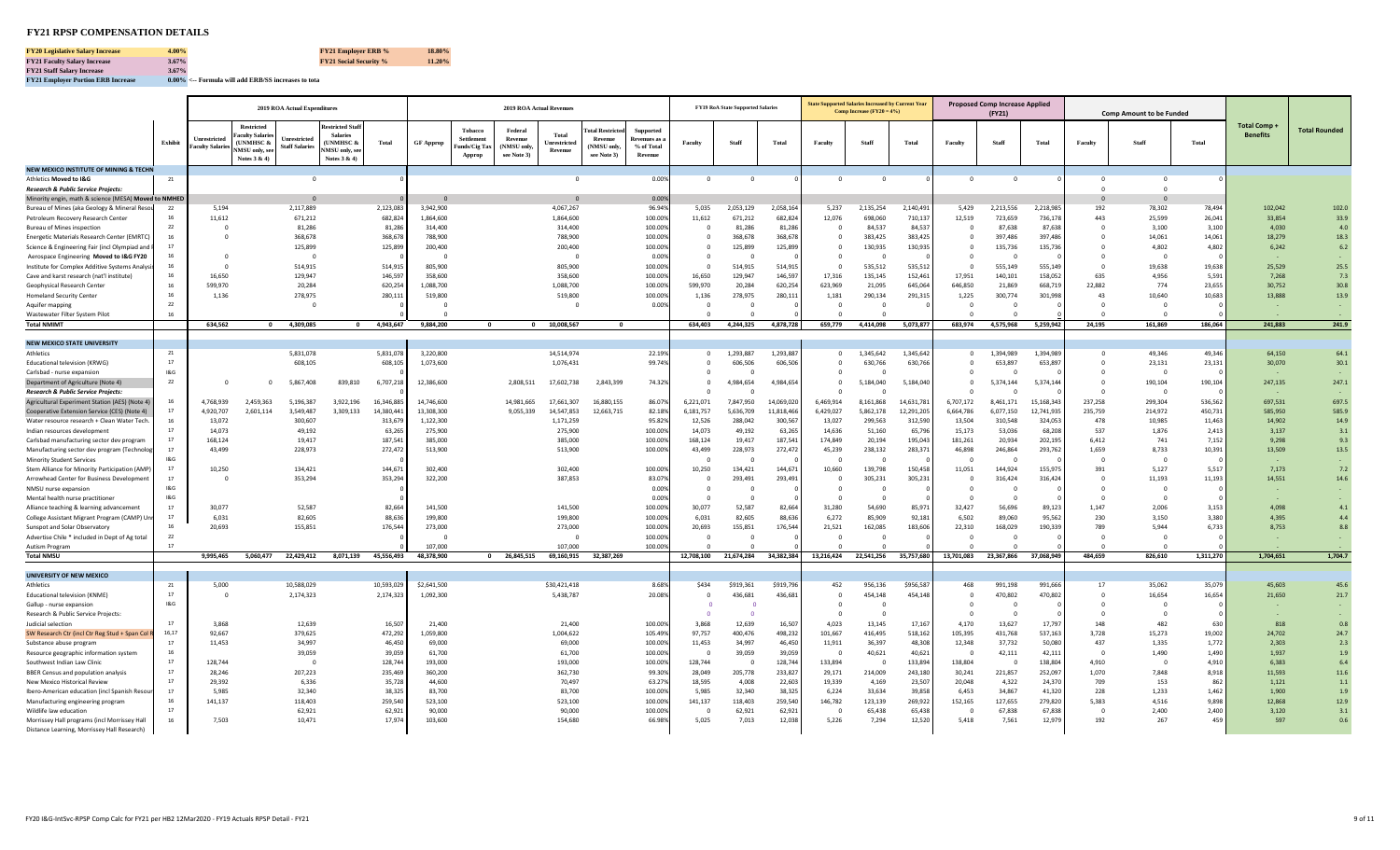|                                                                                     |                                    | 2019 ROA Actual Expenditures   |                                                                                                       |                                                                                |                       |                                               | <b>2019 ROA Actual Revenues</b>                 |                                  |                                                               |                                                          |                             | <b>FY19 RoA State Supported Salaries</b> |                  |                                | <b>State Supported Salaries Increased by Current Year</b><br>Comp Increase $(FY20 = 4\%)$ |                    |                                           | <b>Proposed Comp Increase Applied</b><br>(FY21) |                     |                                | <b>Comp Amount to be Funded</b> |                 |                 |                      |
|-------------------------------------------------------------------------------------|------------------------------------|--------------------------------|-------------------------------------------------------------------------------------------------------|--------------------------------------------------------------------------------|-----------------------|-----------------------------------------------|-------------------------------------------------|----------------------------------|---------------------------------------------------------------|----------------------------------------------------------|-----------------------------|------------------------------------------|------------------|--------------------------------|-------------------------------------------------------------------------------------------|--------------------|-------------------------------------------|-------------------------------------------------|---------------------|--------------------------------|---------------------------------|-----------------|-----------------|----------------------|
|                                                                                     |                                    |                                | <b>Restricted</b>                                                                                     | <b>testricted Stal</b>                                                         |                       |                                               |                                                 |                                  |                                                               |                                                          |                             |                                          |                  |                                |                                                                                           |                    |                                           |                                                 |                     |                                |                                 |                 | Total Comp      |                      |
|                                                                                     | Exhibit                            | Unrestricted<br>aculty Salarie | aculty Salari<br>Unrestricted<br>(UNMHSC &<br><b>Staff Salaries</b><br>NMSU only, see<br>Notes 3 & 4) | <b>Salaries</b><br>(UNMHSC &<br>Total<br><b>NMSU</b> only, see<br>Notes 3 & 4) | <b>GF</b> Approp      | Tobacco<br>Settlemen<br>unds/Cig Ta<br>Approp | Federal<br>Revenue<br>(NMSU only<br>see Note 3) | Total<br>Unrestricted<br>Revenue | <b>atal Restrict</b><br>Revenue<br>(NMSU only,<br>see Note 3) | <b>Supported</b><br>devenues as<br>% of Total<br>Revenue | Faculty                     | Staff                                    | Total            | Faculty                        | Staff                                                                                     | Total              | Faculty                                   | Staff                                           | Total               | Faculty                        | Staff                           | Total           | <b>Benefits</b> | <b>Total Rounded</b> |
| Disabled student services                                                           | 1&G<br>17                          |                                |                                                                                                       |                                                                                |                       |                                               |                                                 |                                  |                                                               | 0.009                                                    | $\overline{0}$              | $\overline{\mathbf{0}}$                  |                  | $\mathbf 0$                    | 0                                                                                         |                    | $\overline{\mathbf{0}}$                   | $\overline{\mathbf{0}}$                         |                     | $\overline{\mathbf{0}}$        | $\circ$                         |                 |                 |                      |
| Community based educ (aka Family Dev Progra<br>Corrine Wolfe Children's Law Center  | 17                                 |                                | 353,083<br>112,809                                                                                    | 353,083<br>112,809                                                             | 530,200<br>160,000    |                                               |                                                 | 530,200<br>160,000               |                                                               | 100.00%<br>100.009                                       | $^{\circ}$                  | 353,083<br>112,809                       | 353,08<br>112,80 | $\mathbf{0}$<br>$\mathbf 0$    | 367,206<br>117,321                                                                        | 367,206<br>117,321 | $\Omega$                                  | 380,672<br>121,624                              | 380,672<br>121,624  | $\Omega$                       | 13,466<br>4,302                 | 13,466<br>4,302 | 17,506<br>5,593 | 17.5<br>5.6          |
| <b>Minority Student Services</b>                                                    | 18 <sub>G</sub>                    |                                |                                                                                                       |                                                                                |                       |                                               |                                                 |                                  |                                                               |                                                          |                             |                                          |                  | $\mathbf 0$                    |                                                                                           |                    |                                           |                                                 |                     |                                | - 0                             |                 |                 |                      |
| Utton Transboundary Resources Ctr (School o                                         | 16                                 | 97,830                         | 150,302                                                                                               | 248,132                                                                        | 321,900               |                                               |                                                 | 322,400                          |                                                               | 99.84%                                                   | 97,678                      | 150,069                                  | 247,74           | 101,585                        | 156,072                                                                                   | 257,657            | 105,311                                   | 161,795                                         | 267,106             | 3,725                          | 5,723                           | 9,449           | 12,283          | 12.3                 |
| College mentoring program (College                                                  | 17                                 |                                | 94,839                                                                                                | 94,839                                                                         | 273,200               |                                               |                                                 | 273,200                          |                                                               | 100.009                                                  | $^{\circ}$                  | 94,839                                   | 94,83            | $\mathbf 0$                    | 98,633                                                                                    | 98,633             |                                           | 102,250                                         | 102,250             | - 0                            | 3,617                           | 3,617           | 4,702           | 4.7                  |
| Mentoring, College Prep Mentoring, Law<br>College Prep Mentoring)                   |                                    |                                |                                                                                                       |                                                                                |                       |                                               |                                                 |                                  |                                                               |                                                          |                             |                                          |                  |                                |                                                                                           |                    |                                           |                                                 |                     |                                |                                 |                 |                 |                      |
| Land grant studies                                                                  | 17                                 | 10,611                         | 75,406                                                                                                | 86,01                                                                          | 122,100               |                                               |                                                 | 122,100                          |                                                               | 100.00                                                   | 10,61                       | 75,406                                   | 86.01            | 11,035                         | 78,422                                                                                    | 89.45              | 11,440                                    | 81,298                                          | 92,73               | 405                            | 2,876                           | 3.28            | 4,265           | 4.3                  |
| <b>Total UNM</b>                                                                    |                                    | 562,436                        | 0 14,452,805                                                                                          | 0 15,015,241                                                                   | 7,751,300             | $\Omega$                                      | $\bullet$                                       | 39,902,534                       | $\mathbf{0}$                                                  |                                                          | 549,336                     | 3,059,882                                | 3,609,218        | 571,310                        | 3,182,277                                                                                 | 3,753,587          | 592,260                                   | 3,298,974                                       | 3,891,235           | 20,950                         | 116,697                         | 137,648         | 178,942         | 178.9                |
|                                                                                     |                                    |                                |                                                                                                       |                                                                                |                       |                                               |                                                 |                                  |                                                               |                                                          |                             |                                          |                  |                                |                                                                                           |                    |                                           |                                                 |                     |                                |                                 |                 |                 |                      |
| UNM HEALTH SCIENCES CENTER<br>Research & Public Service Projects:                   |                                    |                                |                                                                                                       |                                                                                |                       |                                               |                                                 |                                  |                                                               |                                                          |                             |                                          |                  |                                |                                                                                           |                    |                                           |                                                 |                     |                                |                                 |                 |                 |                      |
| Office of Medical Investigator (Note 2)                                             | 22                                 | 1.269.674                      | 2,887,664                                                                                             | 4,157,338                                                                      | 5,313,400             |                                               |                                                 | 10,014,248                       |                                                               | 100.00%                                                  | 1,269,674                   | 2,887,664                                | 4,157,33         | 1,320,461                      | 3,003,171                                                                                 | 4,323,632          | 1,368,884                                 | 3,113,300                                       | 4,482,183           | 48,423                         | 110,129                         | 158,552         | 206,117         | 206.1                |
| Children's Psychiatric Hospital (Note 2)                                            | 22                                 | 2,305,341                      | 12,536,598                                                                                            | 14,841,939                                                                     | 7,076,600             |                                               |                                                 | 17,336,422                       |                                                               | 100.00%                                                  | 2,305,341                   | 12,536,598                               | 14,841,93        | 2,397,555                      | 13,038,062                                                                                | 15,435,61          | 2,485,475                                 | 13,516,181                                      | 16,001,656          | 87,921                         | 478,119                         | 566,039         | 735,851         | 735.9                |
| Carrie Tingley Hospital (Note 2)                                                    | 22<br>18 <sub>G</sub>              | 2,261,844                      | 10,370,984                                                                                            | 12,632,828                                                                     | 5,201,100             |                                               |                                                 | 21,632,899                       |                                                               | 100.009                                                  | 2,261,844                   | 10,370,984                               | 12,632,82        | 2,352,318                      | 10,785,823                                                                                | 13,138,14          | 2,438,580                                 | 11,181,350                                      | 13,619,930          | 86,262                         | 395,527                         | 481,789         | 626,325         | 626.3                |
| <b>Graduate Nurse Practitioner Education</b><br>Newborn intensive care (Note 2)     | 17                                 | 1,319,717                      | 1,009,722                                                                                             | 2,329,439                                                                      | 3,145,800             |                                               |                                                 | 3,158,415                        |                                                               | 0.00<br>100.009                                          | 1,319,717                   | 1,009,722                                | 2,329,43         | $\Omega$<br>1,372,506          | 1,050,111                                                                                 | 2,422,61           | 1,422,837                                 | 1,088,619                                       | 2,511,45            | - 0<br>50,331                  | - 0<br>38,509                   | 88,840          | 115,492         | 115.5                |
| Pediatric oncology                                                                  | 17                                 | 420,528                        | 511,076                                                                                               | 931,604                                                                        | 1,220,900             | 240,994                                       |                                                 | 1,461,894                        |                                                               | 100.00%                                                  | 420,528                     | 511,076                                  | 931,60           | 437,349                        | 531,519                                                                                   | 968,868            | 453,387                                   | 551,010                                         | 1,004,398           | 16,038                         | 19,491                          | 35,529          | 46,188          | 46.2                 |
| Poison Control Center                                                               | 17                                 | 180.423                        | 1,254,171                                                                                             | 1,434,594                                                                      | 1,493,000             | 568,938                                       |                                                 | 2,066,130                        |                                                               | 99.80%                                                   | 180,057                     | 1,251,626                                | 1,431,68         | 187,259                        | 1,301,691                                                                                 | 1,488,951          | 194,126                                   | 1,349,426                                       | 1,543,552           | 6,867                          | 47,734                          | 54,601          | 70.982          | 71.0                 |
| Cancer Center                                                                       | 16                                 | 1,162,914                      | 2,659,125                                                                                             | 3,822,039                                                                      | 3,799,000             | 3,106,028                                     |                                                 | 6,909,070                        |                                                               | 99.94%                                                   | 1,162,234                   | 2,657,569                                | 3,819,80         | 1,208,723                      | 2,763,872                                                                                 | 3,972,595          | 1,253,048                                 | 2,865,226                                       | 4,118,27            | 44,325                         | 101,354                         | 145,679         | 189,383         | 189.4                |
| Native American Health Center                                                       | 17<br>16                           | 36,879<br>91,371               | 87,242                                                                                                | 124,12                                                                         | 255,700               |                                               |                                                 | 255,700                          |                                                               | 100.00%<br>100.00%                                       | 36,879                      | 87,242                                   | 124,12           | 38,354<br>95,026               | 90,732                                                                                    | 129,08             | 39,761                                    | 94,059                                          | 133,82<br>1,252,512 | 1,406<br>3,485                 | 3,327                           | 4,734           | 6,154<br>57,598 | $6.2\,$<br>57.6      |
| Hepatitis community health outcomes (ECHO)<br>UNM/HSC nurse expansion               | 1&G                                |                                | 1,070,365                                                                                             | 1,161,73                                                                       | 2,046,100             |                                               |                                                 | 2,046,100                        |                                                               | 0.00                                                     | 91,371                      | 1,070,365<br>- 0                         | 1,161,73         | $\mathbf{0}$                   | 1,113,180                                                                                 | 1,208,205          | 98,511                                    | 1,154,001<br>$\overline{0}$                     |                     | - 0                            | 40,821<br>$\overline{0}$        | 44,306          |                 |                      |
| Residency programs                                                                  | 17                                 |                                | 1,311,951                                                                                             | 1,311,95                                                                       | 1,690,700             |                                               |                                                 | 1,690,700                        |                                                               | 100.009                                                  | $\Omega$                    | 1,311,951                                | 1,311,95         | - 0                            | 1,364,429                                                                                 | 1,364,429          |                                           | 1,414,464                                       | 1,414,46            |                                | 50,035                          | 50,035          | 65,045          | 65.0                 |
| Native American Suicide Prevention                                                  | 17                                 | 1,881                          | 98,801                                                                                                | 100,68                                                                         | 92,800                |                                               |                                                 | 92,800                           |                                                               | 100.009                                                  | 1,881                       | 98,801                                   | 100,68           | 1,956                          | 102,753                                                                                   | 104,709            | 2,028                                     | 106,521                                         | 108,54              | 72                             | 3,768                           | 3,840           | 4,992           | 5.0                  |
| <b>Total UNM/HSC</b>                                                                |                                    | 9,050,572                      | 33,797,699<br>$\mathbf{0}$                                                                            | 42,848,271<br>$\mathbf{0}$                                                     | 31,335,100            | 3,915,960                                     | $\mathbf{0}$                                    | 66,664,378                       | $\mathbf{0}$                                                  |                                                          | 9,049,526                   | 33,793,599                               | 42,843,12        | 9,411,507                      | 35,145,343                                                                                | 44,556,849         | 9,756,636                                 | 36,434,158                                      | 46,190,794          | 345,129                        | 1,288,815                       | 1,633,944       | 2,124,127       | 2,124.1              |
| <b>Total UNM and UNM/HSC</b>                                                        |                                    | 9,613,008                      | 48,250,504<br>$^{\circ}$                                                                              | 57,863,512<br>$\mathbf{0}$                                                     | 39,086,400            | 3,915,960                                     |                                                 | 0 106,566,912                    | $\mathbf{0}$                                                  |                                                          | 9,598,862                   | 36,853,481                               | 46,452,342       | 9,982,816                      | 38,327,620                                                                                | 48,310,436         | 10,348,896                                | 39,733,132                                      | 50,082,028          | 366,080                        | 1,405,512                       | 1,771,592       | 2,303,070       | 2,303.1              |
| <b>EASTERN NEW MEXICO UNIVERSITY</b>                                                |                                    |                                |                                                                                                       |                                                                                |                       |                                               |                                                 |                                  |                                                               |                                                          |                             |                                          |                  |                                |                                                                                           |                    |                                           |                                                 |                     |                                |                                 |                 |                 |                      |
| Athletics                                                                           | 21                                 |                                | 1,184,361                                                                                             | 1,184,36                                                                       | 2,082,000             |                                               |                                                 | 4,198,539                        |                                                               | 49.59%                                                   | $^{\circ}$                  | 587,309                                  | 587,30           | $^{\circ}$                     | 610,801                                                                                   | 610,801            | $\Omega$                                  | 633,200                                         | 633,200             | - 0                            | 22,399                          | 22,399          | 29.118          | 29.1                 |
| Educational television (KENW)                                                       | 17                                 |                                | 880,148                                                                                               | 880,148                                                                        | 1,037,600             |                                               |                                                 | 1,365,094                        |                                                               | 76.019                                                   |                             | 668,995                                  | 668,99           | $\mathbf 0$                    | 695,755                                                                                   | 695,755            |                                           | 721,269                                         | 721,269             |                                | 25,514                          | 25,514          | 33,168          | 33.2                 |
| Roswell - nurse expansion<br>Ruidoso - ABE                                          | 1&G<br>1&G                         |                                |                                                                                                       |                                                                                |                       |                                               |                                                 |                                  |                                                               |                                                          |                             |                                          |                  | $\Omega$                       |                                                                                           |                    |                                           |                                                 |                     |                                | $\mathbf{0}$<br>$\Omega$        |                 |                 | $\sim$               |
| Research & Public Service Projects:                                                 |                                    |                                |                                                                                                       |                                                                                |                       |                                               |                                                 |                                  |                                                               |                                                          |                             |                                          |                  |                                |                                                                                           |                    |                                           |                                                 |                     |                                |                                 |                 |                 |                      |
| Blackwater Draw site and museum                                                     | 17                                 |                                | 90,860                                                                                                | 90,86                                                                          | 89,400                |                                               |                                                 | 119,610                          |                                                               | 74.749                                                   | - 0                         | 67,911                                   | 67,91            |                                | 70,628                                                                                    | 70,628             |                                           | 73,218                                          | 73,218              |                                | 2,590                           | 2.590           | 3,367           | 3.4                  |
| Student success programs                                                            | 1&G                                |                                |                                                                                                       |                                                                                |                       |                                               |                                                 |                                  |                                                               |                                                          |                             |                                          |                  |                                |                                                                                           |                    |                                           |                                                 |                     |                                |                                 |                 |                 |                      |
| At-risk student tutoring<br>Allied Health                                           | 18 <sub>G</sub><br>18 <sub>G</sub> |                                |                                                                                                       |                                                                                |                       |                                               |                                                 |                                  |                                                               |                                                          |                             |                                          |                  |                                |                                                                                           |                    |                                           |                                                 |                     |                                |                                 |                 |                 |                      |
| Youth Robotic Competition                                                           | 17                                 |                                |                                                                                                       |                                                                                | 100,000               |                                               |                                                 | 100,000                          |                                                               | 100.009                                                  |                             |                                          |                  |                                |                                                                                           |                    |                                           |                                                 |                     |                                |                                 |                 |                 |                      |
| <b>Total ENMU</b>                                                                   |                                    | $\mathbf 0$                    | 2,155,369<br>$\mathbf 0$                                                                              | 2,155,369<br>$\mathbf{0}$                                                      | 3,309,000             | $\mathbf 0$                                   | $\overline{\mathbf{0}}$                         | 5,783,243                        | $\overline{\mathbf{0}}$                                       |                                                          | $\mathbf{0}$                | 1,324,216                                | 1,324,216        | $\mathbf{0}$                   | 1,377,184                                                                                 | 1,377,184          | $\overline{\mathbf{0}}$                   | 1,427,687                                       | 1,427,687           | $\mathbf{0}$                   | 50,503                          | 50,503          | 65,654          | 65.7                 |
|                                                                                     |                                    |                                |                                                                                                       |                                                                                |                       |                                               |                                                 |                                  |                                                               |                                                          |                             |                                          |                  |                                |                                                                                           |                    |                                           |                                                 |                     |                                |                                 |                 |                 |                      |
| NEW MEXICO HIGHLANDS UNIVERSITY<br>Athletics (incl wrestling and rodeo)             | 21                                 |                                | 1,284,034                                                                                             | 1,284,034                                                                      | 2,088,100             |                                               |                                                 | 2,956,419                        |                                                               | 70.63%                                                   |                             | 906,905                                  | 906,90           | $\circ$                        | 943,181                                                                                   | 943,181            | $^{\circ}$                                | 977,769                                         | 977,769             |                                | 34,587                          | 34,587          | 44,964          | 45.0                 |
| <b>Research &amp; Public Service Projects:</b>                                      |                                    |                                |                                                                                                       |                                                                                |                       |                                               |                                                 |                                  |                                                               |                                                          |                             |                                          |                  | $\Omega$                       |                                                                                           |                    |                                           |                                                 |                     |                                |                                 |                 |                 |                      |
| <b>Advanced Placement</b>                                                           | 17                                 |                                | 44,456                                                                                                | 44,456                                                                         | 213,300               |                                               |                                                 | 213,300                          |                                                               | 100.009                                                  | $^{\circ}$                  | 44,456                                   | 44,45            | $\mathbf 0$                    | 46,234                                                                                    | 46,234             |                                           | 47,930                                          | 47,930              |                                | 1,695                           | 1,695           | 2,204           | 2.2                  |
| Spanish Program                                                                     | 18G                                |                                |                                                                                                       | c                                                                              | 170,670               |                                               |                                                 | 170,670                          |                                                               | 100.009                                                  | - 0                         | - 0                                      |                  | 0                              |                                                                                           |                    |                                           |                                                 |                     |                                |                                 |                 |                 |                      |
| Minority Student Services - CESDP                                                   | 17<br>17                           |                                | 85,042                                                                                                | 85,042                                                                         | 121,595               |                                               |                                                 | 121,595                          |                                                               | 100.009                                                  | $^{\circ}$                  | 85,042                                   | 85,042           | $\Omega$<br>$\mathbf 0$        | 88,444                                                                                    | 88,444             | 0                                         | 91,687                                          | 91,687              |                                | 3,243                           | 3,243           | 4,216           | 4.2                  |
| Minority Student Services - Leadership & Policy<br>Forest and Watershed Institute   | 17                                 |                                | 133,015<br>160,658                                                                                    | 133,015<br>160,658                                                             | 228,135<br>294,900    |                                               |                                                 | 228,135<br>294,900               |                                                               | 100.009<br>100.009                                       | $^{\circ}$                  | 133,015<br>160,658                       | 133,01<br>160,65 |                                | 138,336<br>167,084                                                                        | 138,336<br>167,084 |                                           | 143,409<br>173,211                              | 143,409<br>173,21   |                                | 5,073<br>6,127                  | 5,073<br>6,127  | 6,595<br>7,965  | 6.6<br>8.0           |
| <b>Nurse Expansion</b>                                                              | 17                                 |                                | 26,635                                                                                                | 26,63                                                                          | 61,000                |                                               |                                                 | 61,000                           |                                                               | 100.009                                                  |                             | 26,635                                   | 26,63            |                                | 27,700                                                                                    | 27,700             |                                           | 28,716                                          | 28,71               |                                | 1,016                           | 1,016           | 1,321           | 1.3                  |
| Total NMHU                                                                          |                                    | $\mathbf 0$                    | 1,733,840<br>$\mathbf 0$                                                                              | 1,733,840<br>$\mathbf{0}$                                                      | 3,177,700             | $\mathbf{0}$                                  | $\overline{\mathbf{0}}$                         | 4,046,019                        | $\mathbf{0}$                                                  |                                                          | $\mathbf 0$                 | 1,356,711                                | 1,356,711        | $\mathbf 0$                    | 1,410,980                                                                                 | 1,410,980          | $\overline{\mathbf{0}}$                   | 1,462,722                                       | 1,462,722           | $\mathbf{0}$                   | 51,742                          | 51,742          | 67,265          | 67.3                 |
| NORTHERN NEW MEXICO COLLEGE                                                         |                                    |                                |                                                                                                       |                                                                                |                       |                                               |                                                 |                                  |                                                               |                                                          |                             |                                          |                  |                                |                                                                                           |                    |                                           |                                                 |                     |                                |                                 |                 |                 |                      |
| Athletics                                                                           | 21                                 |                                | 359,645                                                                                               | 359,64                                                                         | 352,100               |                                               |                                                 | 515,367                          |                                                               | 68.329                                                   | $^{\circ}$                  | 245,710                                  | 245,71           | 0                              | 255,539                                                                                   | 255,539            | $\Omega$                                  | 264,910                                         | 264,910             |                                | 9,371                           | 9,371           | 12,182          | 12.2                 |
| Research & Public Service Projects:                                                 |                                    |                                |                                                                                                       |                                                                                |                       |                                               |                                                 |                                  |                                                               |                                                          |                             | - 0                                      |                  | $\Omega$                       |                                                                                           |                    |                                           |                                                 |                     |                                | - 0                             |                 |                 |                      |
| Health Science & nursing program (Nurse expa                                        | 1&G                                |                                |                                                                                                       |                                                                                | 233,000               |                                               |                                                 | 233,000                          |                                                               | 100.00%                                                  | $\mathbf{0}$                | $\overline{0}$                           |                  | $\mathbf 0$                    |                                                                                           |                    |                                           |                                                 |                     |                                |                                 |                 |                 |                      |
| Veterans Center                                                                     |                                    |                                | 79,734                                                                                                | 79,734                                                                         | 116,900               |                                               |                                                 | 116,900                          |                                                               | 100.00                                                   |                             | 79,734                                   | 79,73            |                                | 82,923                                                                                    | 82,923             |                                           | 85,964                                          | 85,9                |                                | 3,041                           | 3,04            | 3,953           | 4.0                  |
| STEM<br><b>Total NNMC</b>                                                           | 17                                 | $\overline{\mathbf{0}}$        | 439,379<br>$\overline{\mathbf{0}}$                                                                    | $\overline{0}$<br>439,379<br>$\overline{\mathbf{0}}$                           | 137,300<br>839,300    | $\mathbf{0}$                                  | $\overline{\mathbf{0}}$                         | 137,300<br>1,002,567             | $\overline{\mathbf{0}}$                                       | 100.00%                                                  | $\overline{0}$<br>$\bullet$ | $\overline{0}$<br>325,444                | 325,444          | $\overline{0}$<br>$\mathbf{0}$ | $\Omega$<br>338,462                                                                       | 338,462            | $\overline{0}$<br>$\overline{\mathbf{0}}$ | $\Omega$<br>350,874                             | 350,874             | $\overline{0}$<br>$\mathbf{0}$ | $\overline{0}$<br>12,412        | 12,412          | 16,135          | 16.1                 |
|                                                                                     |                                    |                                |                                                                                                       |                                                                                |                       |                                               |                                                 |                                  |                                                               |                                                          |                             |                                          |                  |                                |                                                                                           |                    |                                           |                                                 |                     |                                |                                 |                 |                 |                      |
| WESTERN NEW MEXICO UNIVERSITY                                                       |                                    |                                |                                                                                                       |                                                                                |                       |                                               |                                                 |                                  |                                                               |                                                          |                             |                                          |                  |                                |                                                                                           |                    |                                           |                                                 |                     |                                |                                 |                 |                 |                      |
| Athletics                                                                           | 21                                 |                                | 788,664                                                                                               | 788,664                                                                        | 1,853,400             |                                               |                                                 | 2,958,573                        |                                                               | 62.65%                                                   | $\overline{0}$              | 494,059                                  | 494,059          | $\mathbf 0$                    | 513,821                                                                                   | 513,821            | $\overline{0}$                            | 532,664                                         | 532,664             | $\overline{\mathbf{0}}$        | 18,842                          | 18,842          | 24,495          | 24.5                 |
| Research & Public Service Projects:<br>Child Development Center aka Early Childhood | 17                                 | 301,679                        | 239,444                                                                                               | 541,123                                                                        | 193,600               |                                               |                                                 | 866,118                          |                                                               | 22.35%                                                   | $\mathbf{0}$<br>67,433      | $\overline{0}$<br>53,522                 | 120,955          | $\mathbf 0$<br>70,130          | $^{\circ}$<br>55,663                                                                      | 125,793            | $\overline{0}$<br>72,702                  | $\Omega$<br>57,704                              | 130,406             | $\overline{0}$<br>2,572        | $\overline{0}$<br>2,041         | 4,613           | 5,997           | $6.0$                |
| programs                                                                            |                                    |                                |                                                                                                       |                                                                                |                       |                                               |                                                 |                                  |                                                               |                                                          |                             |                                          |                  |                                |                                                                                           |                    |                                           |                                                 |                     |                                |                                 |                 |                 |                      |
| Instructional television                                                            | 18. G                              |                                |                                                                                                       |                                                                                |                       |                                               |                                                 |                                  |                                                               |                                                          | $\overline{\mathbf{0}}$     | $\overline{\mathbf{0}}$                  |                  | $\overline{\mathbf{0}}$        | $\circ$                                                                                   |                    | $\overline{\mathbf{0}}$                   | $\overline{0}$                                  |                     | $\overline{\mathbf{0}}$        | $\circ$                         |                 |                 | $\sim$               |
| Web-based teacher licensure                                                         | 18. G<br>18G                       |                                |                                                                                                       |                                                                                |                       |                                               |                                                 |                                  |                                                               |                                                          | $\mathbf{0}$                | $\overline{0}$                           |                  | $\mathbf 0$                    | $\overline{0}$                                                                            |                    | $\overline{0}$                            | $\overline{0}$                                  |                     | $\overline{0}$                 | $\overline{0}$                  |                 | $\sim$ $\sim$   | <b>Contract</b>      |
| WNMU nurse expansion<br><b>Total WNMU</b>                                           |                                    | 301,679                        | $0 \qquad 1,028,108$                                                                                  |                                                                                | 0 1,329,787 2,047,000 | $\overline{\mathbf{0}}$                       |                                                 | 0 3,824,691                      | $\overline{\mathbf{0}}$                                       |                                                          | 67,433                      | 547,581                                  | 615,014          | 70,130                         | 569,484                                                                                   | 639,615            | 72,702                                    | 590,368                                         | 663,070             | 2,572                          | 20,884                          | 23,455          | 30,492          | 30.5                 |
|                                                                                     |                                    |                                |                                                                                                       |                                                                                |                       |                                               |                                                 |                                  |                                                               |                                                          |                             |                                          |                  |                                |                                                                                           |                    |                                           |                                                 |                     |                                |                                 |                 |                 |                      |